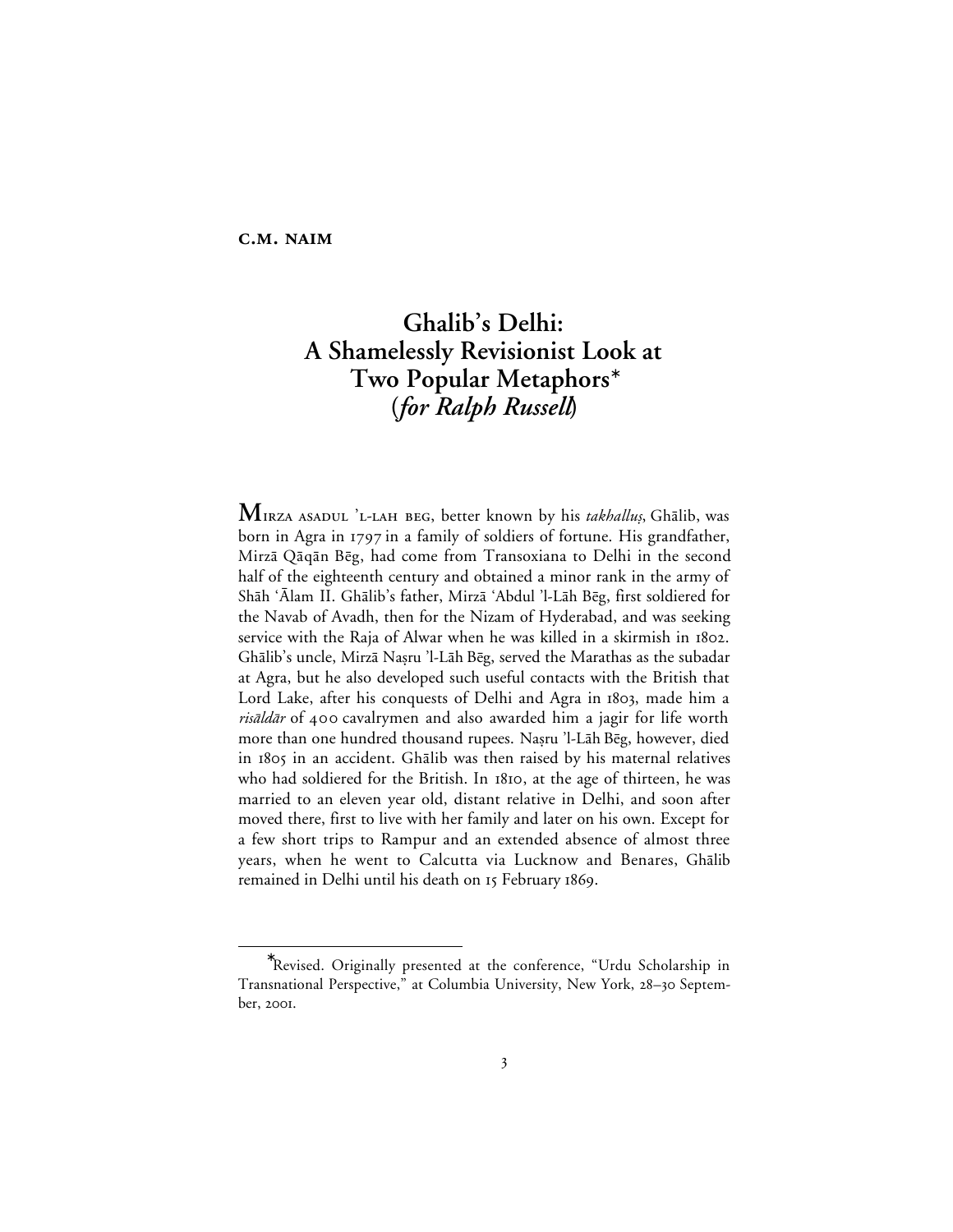Urdu literary historiography in the twentieth century has often tended to refer to Ghalib as the last true representative of the "Mughal" intellectual and literary traditions and the Delhi of his experience as a "Mughal" city, briefly resplendent in its old glory before it was destroyed or permanently changed by the British in the aftermath of the Indian Revolt of 1857. With reference to Ghalib's Delhi, it has also been a common habit of our literary historians to employ two particular metaphors in developing their descriptive and analytical statements. According to them, Ghālib's Delhi was a Mughal garden undergoing its final "spring" before the "autumn" of the Revolt's aftermath destroyed it forever, or that it was a Mughal candle that sort of naturally flared into its old brilliance before going out for good. This paper takes a closer look at these two metaphors and their ramifications. It, however, claims only an originality of emphasis as indicated in the title, for what it owes to so many scholars will soon become clear.

Altāf Ḥusain Ḥālī (1837-1914), the first chronicler of Ghālib's life, prefaced his book, *Yādgār-e Ghālib* (1897) by evoking a memory of his own first visit to Delhi:

In the thirteenth century of the Muslim era when the decline of the Muslims had already entered its nadir, when along with their wealth, renown and political power there had also departed from them their greatness in arts and sciences, there gathered in Delhi, by some great good fortune, a band of men so talented that their assemblies recalled the days of Akbar and Shahjahan. … When I first arrived in Delhi autumn had already come to this garden: some of these men had left Delhi while others had departed from this world. Still, among those who had remained, there were many I shall always be proud of having seen—men whose likes the soil of Delhi, nay of all India, will never produce again. For the mould in which they were cast has changed, and the breezes among which they flourished and flowered have veered away.  $\dots$ <sup>1</sup>

 $\overline{\phantom{a}}$ <sup>1</sup>Ralph Russell and Khurshidul Islam, eds. *Ghalib, 1797–1869. Volume 1: Life* and Letters (London: Allen & Unwin, 1969), p. 30. In the original, Halī concludes the description by tellingly quoting a Persian verse: "Time has now laid down a very different foundation. The bird that laid golden eggs is no more." The idea for this essay possibly first came to me while reading the above section in that excellent book.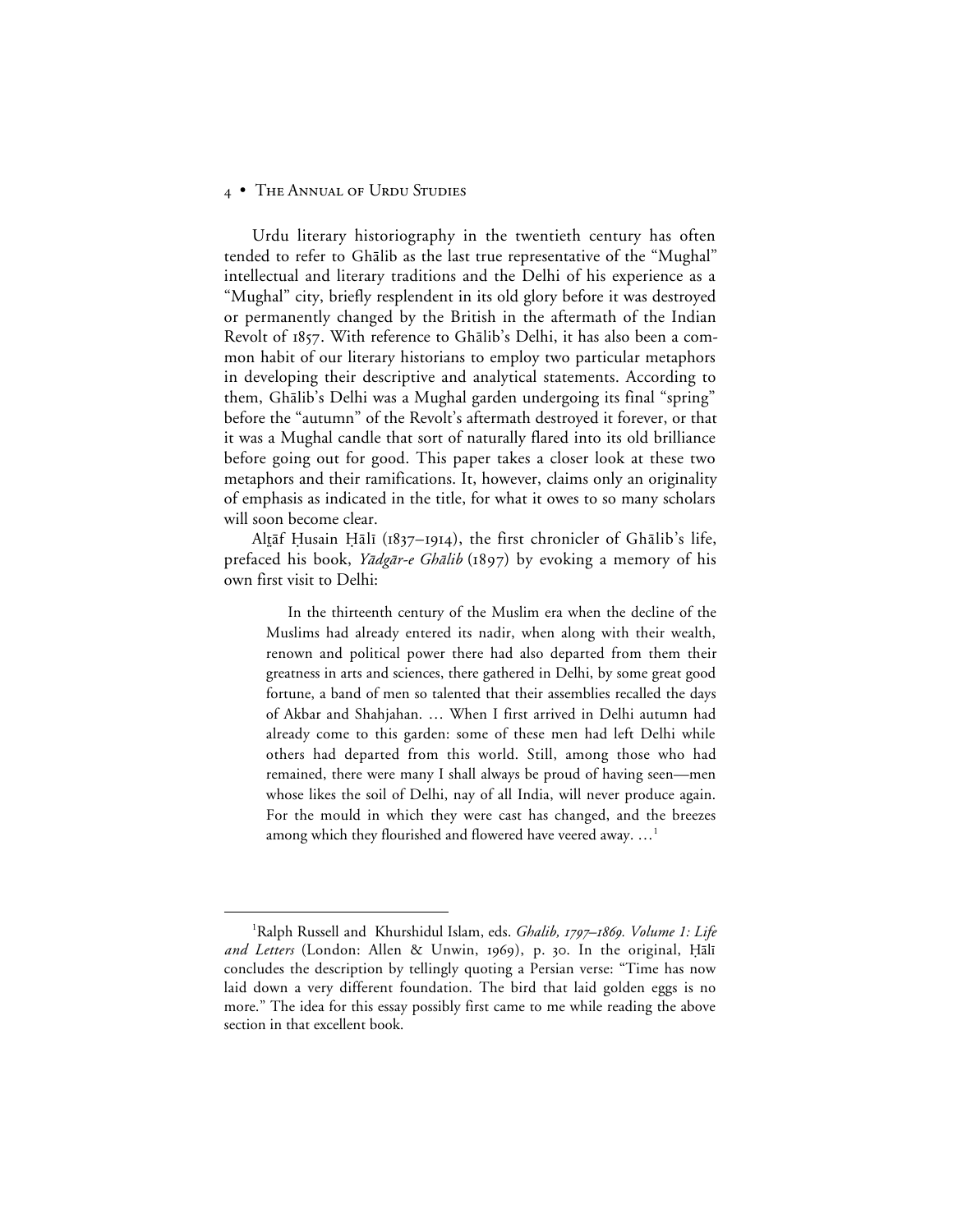### C.M. NAIM  $\cdot$  5

Hālī, a native of Panipat, first came to Delhi around 1855 when he was in his late teens, but then stayed less than two years. He, in fact, was not in Delhi but in Hissar when the Revolt broke out in 1857. It, therefore, is interesting to note that in Hali's opinion "autumn had already come" to the garden that recalled for him the days of the Grand Mughals. He also ascribes the preceding "spring" to some stroke of good fortune—lit., "some happy conjunction" [husn-e ittifaq]—rather than to any human cause. Hālī's metaphor of a garden suggests an entity with some continuous identity—in this case, Mughal—and a cyclical change: a spring, followed by an autumn, to be followed in turn, one may presume, by another spring. In other words, a metaphor no different from the one that he used in his most influential poetic work, the *musaddas*, "The Tide and Ebb of Islam"—a tide of Islamic glory, followed by a tragic ebb, to be followed, Hali hoped and prayed for, by another tide. But in the case of the Delhi he experienced before 1857 and which alone he identified with Ghālib, Hālī apparently perceived no possibility of revival, and made clear his belief by adding the final sentence: "the breezes among which they flourished and flowered have veered away." Many of the twentieth-century Muslim/Urdu intelligentsia, in accord with their own self-perception as a community in socio-political decline and influenced by Indian and Muslim nationalisms, have followed suit, often invoking with reference to Ghālib's times the motif of the last spring in the garden of a supposed Mughal glory.

A later, but equally popular, literary work provided our literary historians the second, and more frequently invoked, metaphor. Written by Mirzā Farḥatu 'l-Lāh Bēg (1884–1947), it is a fictional account of a mushā'ira of Urdu poets in Delhi in 1845. Originally titled Dillī kā  $\bar{E}k$ Yādgār Mushā'ira, 1261 Hijrī (A Mushā'ira in Delhi in 1261 A.H.), it is now commonly known—even published—as *Dillī kī Ākhirī Sham* (The Last Candle of Delhi). In his prefatory remarks, Bēg wrote: "It is customary for a sick man to recover, momentarily, before the final stroke of death overtakes him. In the case of Urdu poets the age of the Mughal Emperor Bahādur Shāh II was such a momentary recovery before the final extinction. … In [his] ruined and desolate city were collected not only poets, but such a host of other talented men that it would be difficult to find their counterparts in the whole of India, nay in the whole world!"<sup>2</sup>

 <sup>2</sup> Akhtar Qamber, *The Last Musha'irah of Dehli* (New Delhi: Orient Longman, 1979), p. 36.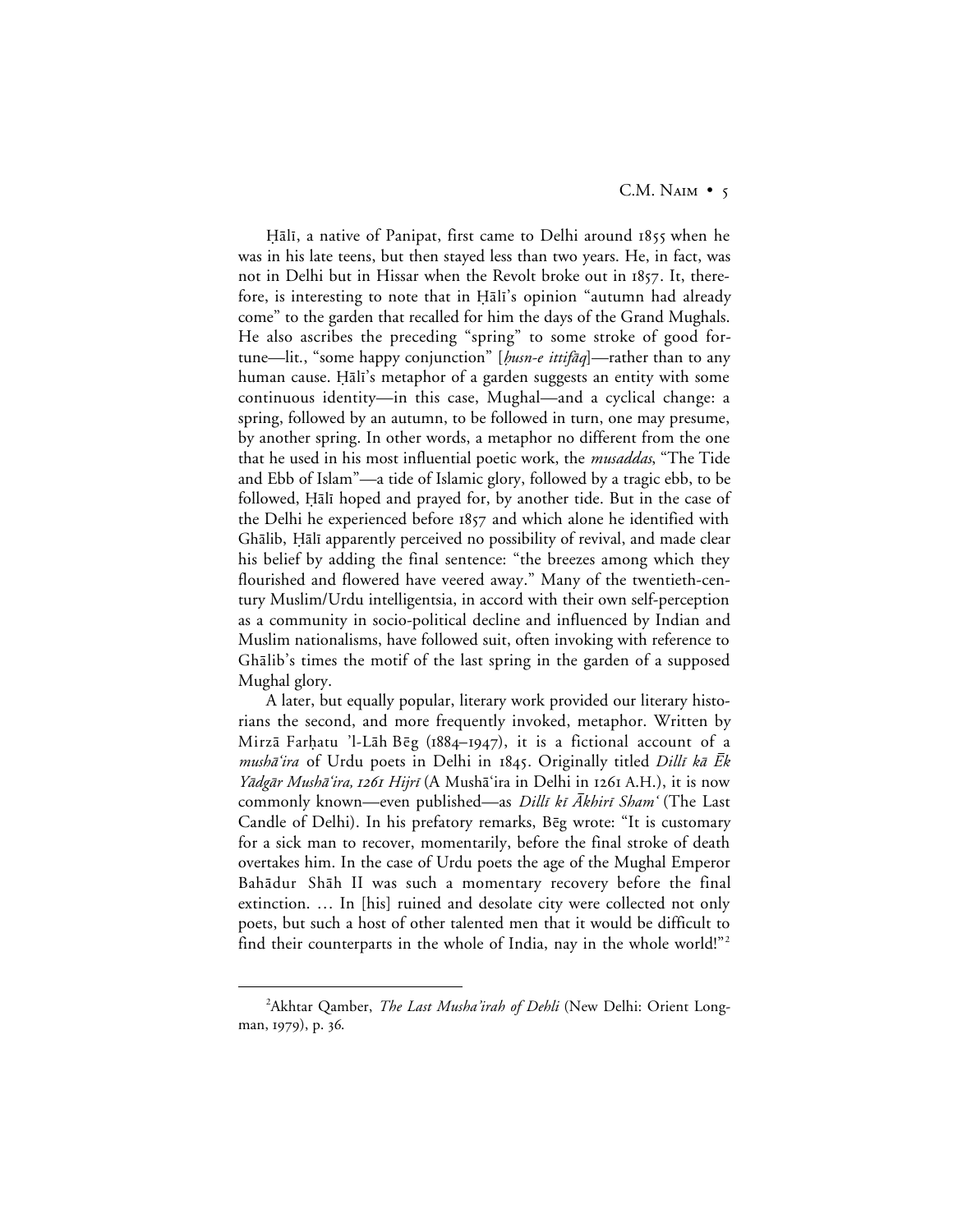Bēg's literary tour de force ends with a scene in which the two candles that had earlier circulated among the poets are formally blown out and a herald proclaims that "the last *mushā'ira* of Delhi has come to an end." The "last *mushā'ira*" became in the popular mind the "last candle"—a name reportedly given to the book by Khvāja Ḥasan Nizāmī, a prolific and highly popular writer in the early decades of the last century. It happened perhaps because the new image shared an attribute with the "sick man" image invoked by Bēg, namely that a candle or lamp too, before it finally goes out, flares up, as if in a revival, and casts a brief but brilliant light all around it.

The "candle" metaphor, however, was first invoked and made popular by Maulavī Žakāu 'l-Lāh, a major contemporary of Sir Syed, and an influential teacher and writer whose textbooks on history and arithmetic were extensively used in North Indian schools in the nineteenth century. In his *Tārīkh-e Islāmiyān-e Hind*, Żakāu 'l-Lāh wrote, "It is the rule that when a lamp is about to go out its wick/flame suddenly flares up. In a similar manner, when the lamp of the Timurid rule was about to go out it gave out so much light and was so revived that it is difficult to find another incident like it."<sup>3</sup> We must note that what was for Żakāu 'l-Lāh "the lamp of the Timurid rule" became for Nizami and others "the candle of Delhi," in fact "the last and final candle of Delhi."

The altered image of a last remaining candle about to go out was not only unambiguous in evoking a finality and doom, it simultaneously implied very strongly that life in the Delhi of the first half of the nineteenth century was not radically different from the days of the great Mughals, that it was illumined not by anything new but only by the last remaining candle of the multitude that had burned bright in the preceding three centuries, and that a radical and wide-ranging change took place only after the Revolt of  $1857$ . The prevalence of this powerful view can be seen in the writings of such popular and prolific writers of the 1930s as Rāshidu 'l-Khairī who wrote Naubat-e Panj Rōza or Dillī kī Akhirī Bahār (The Five Day Glory, or Delhi's Final Spring), Khvāja Muḥammad Shafi' who wrote *Dillî kâ Sanbhâlâ* (The Last Recovery of Delhi), and Khvāja Hasan Nizāmī who devoted several short books to this theme, besides any number of their imitators of that time and subsequent who celebrated the final days of the Mughal dynasty in Delhi as the swan song of a pristine

 $\frac{1}{3}$ <sup>3</sup>As quoted in Tanvīr Aḥmad 'Alavī,  $\zeta$ auq: Savānih aur Intiqād (Lahore: Majlis-e Taraqqī-e Adab, 1963), p. 10.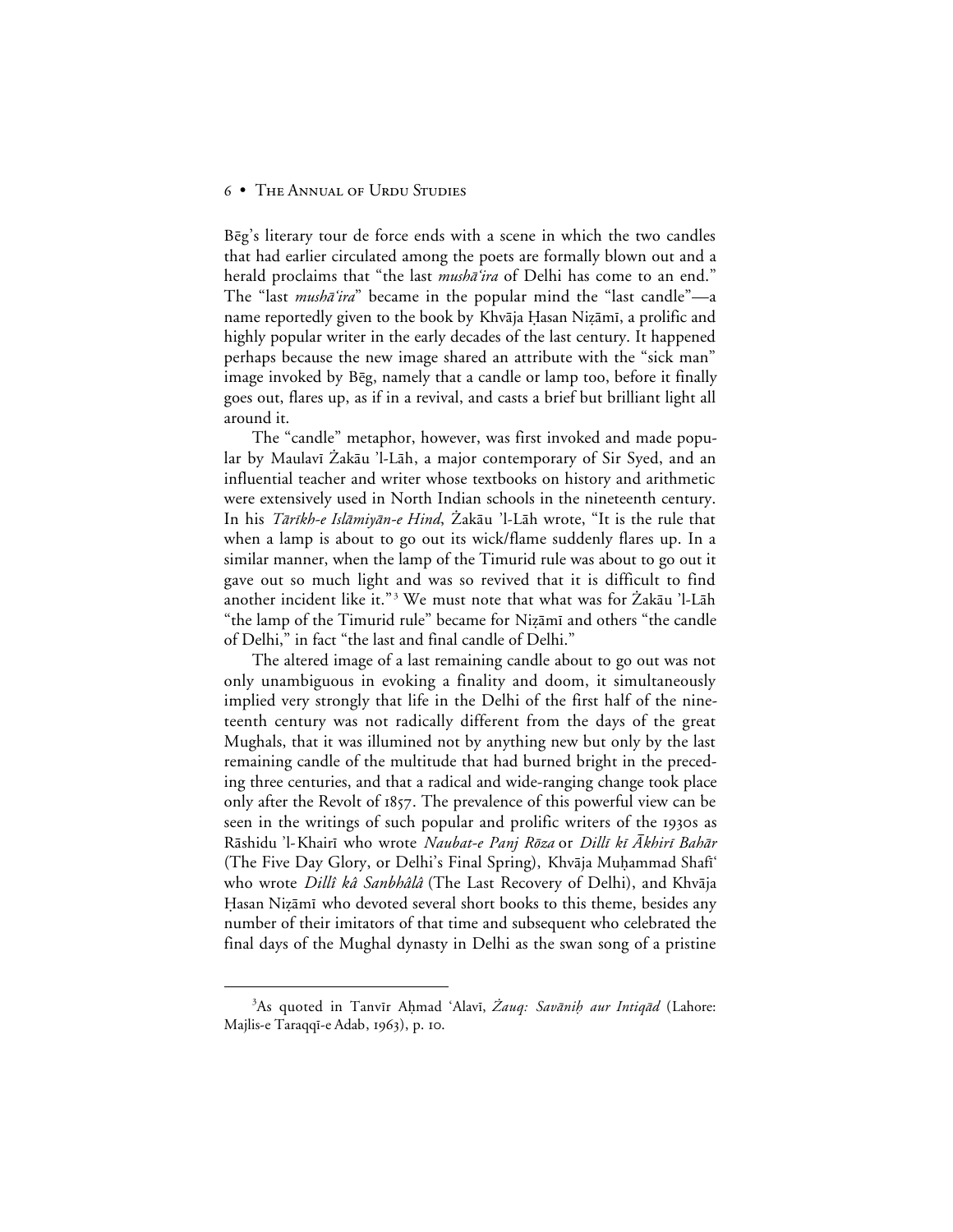Muslim/Mughal culture in India. With the rise of nationalism in India there developed in the public mind not only a tragic and valiant image of the last occupant of the Red Fort but also a belief that his court actually mattered in the greatly alive social and intellectual life in Delhi preceding the Revolt of 1857, and that only the Revolt's failure brought an end to that way of life and thought and its regal source.<sup>4</sup>

The power and persistence of these two metaphors can perhaps be best illustrated by the fact that even a careful scholar like Shaikh Muhammad Ikrām, writing in the late 1940s, casually used both within just three lines to describe the Delhi that Syed Ahmad Khan experienced between  $1846$  and  $1855$ .

He [Syed Ahmad Khan] saw the final spring of Shahjahanabad. … The Delhi of the Mughals was at the time like a lamp at dawn, but [as the poet has said,] "b<sup>h</sup>araktā hai čarāgh-e șubh jab khāmōsh hōtā hai" [The lamp still burning at dawn flares up before it goes out].<sup>5</sup>

"Delhi has been the most glorious—and also the most unfortunate—of all the cities of India," so noted Muhammad Habib, the doyen of modern Muslim historiography in South Asia.<sup>6</sup> Aurangzeb, the last of the "Great" Mughals, died in 1707. Delhi then was an imperial capital, with a population of close to two million people spread over its various "cities." "It was the largest and most renowned city," writes Percival Spear, "not only of India, but of all the East from Constantinople to Canton. Its court was brilliant, its mosques and colleges numerous, and its literary and artistic fame as high as its political renown."<sup>7</sup> By 1803, when the British took control of the city from the Marathas, its citizens had been plundered and massacred several times, only one or two of its ten successive emperors had escaped being murdered or blinded, and its status had shrunk to that

\*

 $\overline{4}$  $\rm{^{4}T}$ ellingly perhaps, one does not find such claims of cultural authority being made about Bahādur Shāh's predecessor, his father Akbar Shāh II.

<sup>&</sup>lt;sup>5</sup>Muḥammad Ikrām, *Mauj-e Kaus̯ar* (Delhi: Maktaba-e Jāmiʿa, n.d., reprint of the  $2nd$  edition), p. 80.

<sup>&</sup>lt;sup>6</sup>Muḥammad Ḥabīb, "Preface" in *Shāh Valīu 'l-Lāh Dihlavī kē Siyāsi* Maktūbāt, ed. Khalīq Aḥmad Niẓāmī (Lahore: n.p., 1978), p. 13.

<sup>7</sup> Percival Spear, *Twilight of the Mughuls* (Delhi: Oriental Books Reprint Corp., 1969, reprint), p. 1.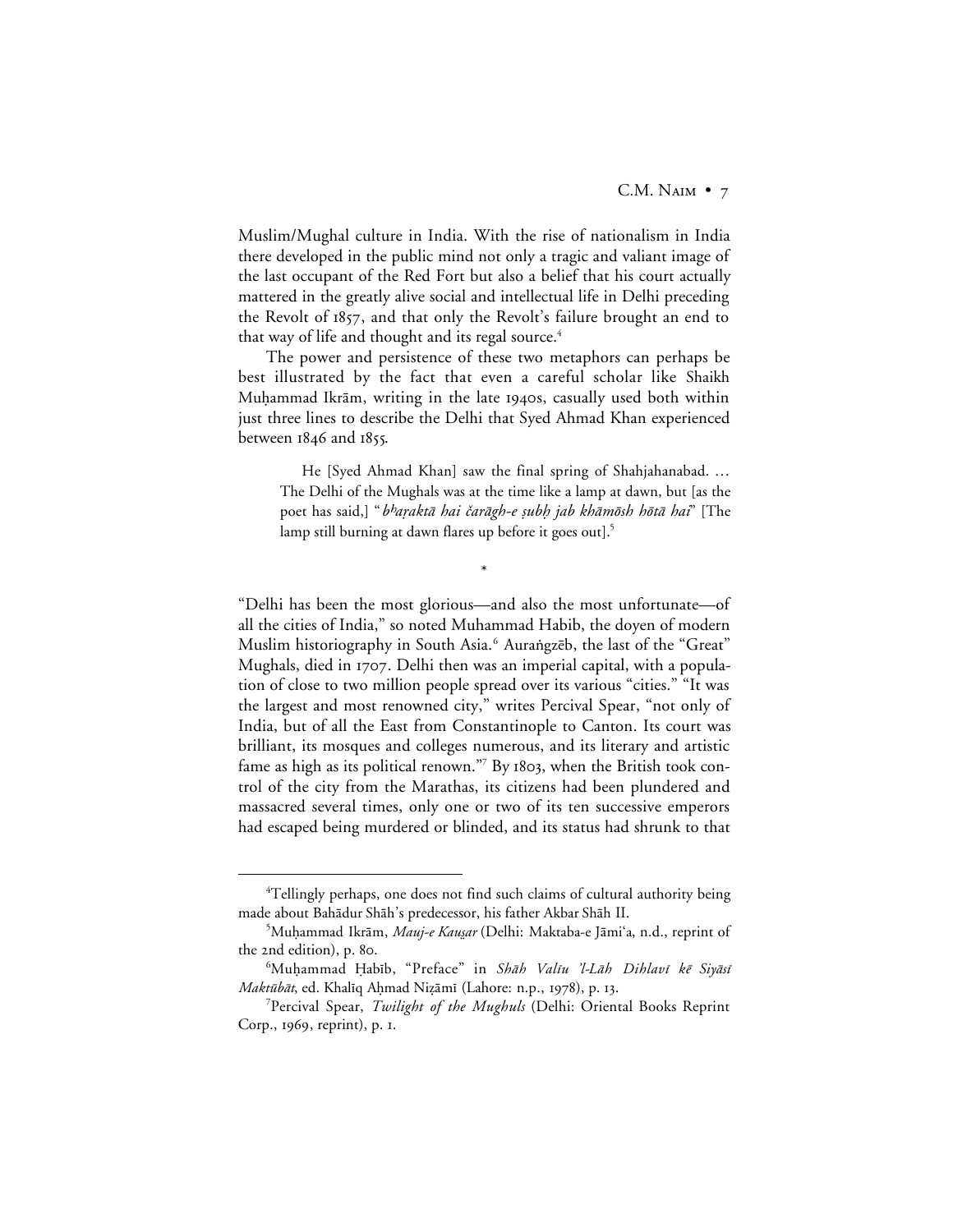of a provincial capital of less than two hundred thousand people.8 In the five score years of the eighteenth century, Delhi, indeed the entire North India, had suffered a sea change.

It would, of course, be false to view the eighteenth century as entirely a period of decline and despair for all of India, or even only for North India. As we well know, during that same century several regional political and cultural entities strongly asserted themselves; Delhi's tragic times helped to bring about the glory days of the Deccan, Maharashtra, Bengal and Avadh. Yet the human tragedy of Delhi in the second half of the eighteenth century was indeed immense. The wars between the Turani and Irani factions, the cataclysmic invasion by Nadir Shah, the repeated scourges of the Afghans, the Marathas, the Ruhilas and the Jats—they all took heavy tolls in human lives and also forced much emigration from Delhi and its environs. Then there was the great famine of  $1782$  in which, according to some estimates, nearly one-third of the rural population of the territory around Delhi starved to death. A relative peace returned to Delhi after some sixty years of despair only in the final decade of the century under the authority of Mahadji Sindhia and his Maratha forces. However, when the British took Delhi they found that "it had been divided into spheres of control by neighbouring Gujar tribes for purposes of plunder."9

Lord Lake's army defeated the Maratha troops outside Delhi in September 1803. A few weeks later, Lord Wellesley wrote to Shāh 'Ālam and described the victory as "the happy instrument of your Majesty's restoration to a stage of dignity and tranquillity under the power of the British crown."<sup>10</sup> The British were now the master of the Mughal and also his protector, but they had no intention of allowing him again any semblance of overlordship. In that regard they were quite different from the Marathas and others before them. Maratha generals, for example, had wielded actual authority in that region for almost thirty years but had claimed merely to be the Regent or Deputy Regent of the Emperor.

 <sup>8</sup> <sup>8</sup>*Ibid.*, p. 1.

<sup>9</sup> Narayani Gupta, *Delhi Between Two Empires* (Delhi: Oxford University  $Pr., 1981), p. 10.$ 

<sup>&</sup>lt;sup>10</sup>Spear, p. 36. Shāh 'Alam, of course, had an earlier experience of British protection and financial support at Allahabad  $(1764-1771)$ , after the defeat at Buxar.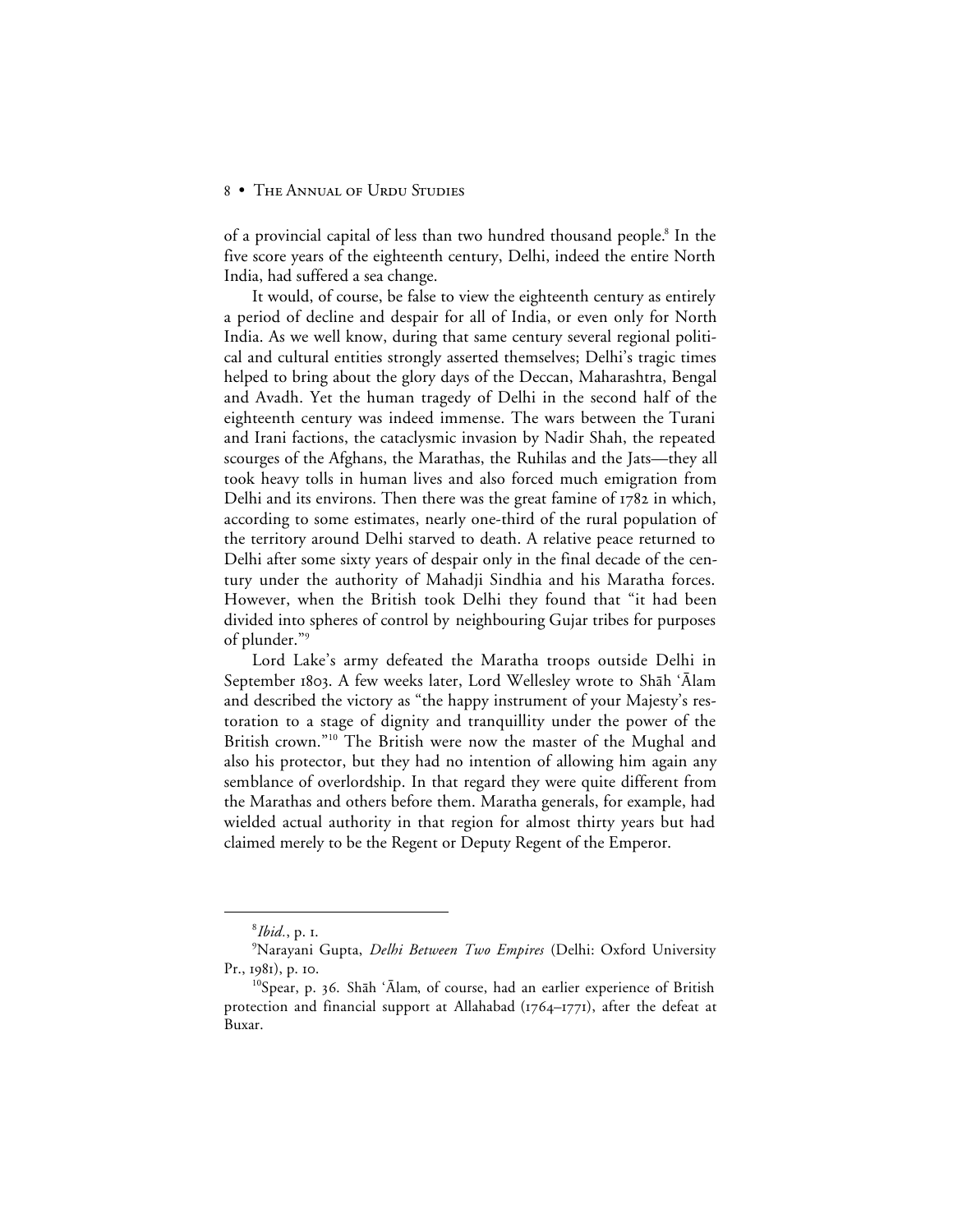The replacement of the Marathas by the British did not alter the actual state of Shāh 'Ālam's authority. The popular anonymous verse, "The 'King of the World,' Shāh 'Ālam, / Rules all the way from Delhi to Palam," would have been a gross exaggeration even if it had actually referred to him, for the ruling powers of the Mughal emperor had for quite some time been limited to the walls of his citadel, the Red Fort.<sup>11</sup> Financially, however, he was now better off.

The King's [annual] allowance had at first been fixed at thirteen lakhs [ $1.3$  million rupees] by Sind[h]ia in  $1789$ , but it had dwindled in later years until his personal allowance was no more than Rs.  $17,000$  per month, while the whole allowance for the royal household, including the palace guards, was not more than Rs. 45,000 per month. In place of this Shah Alam's personal allowance was fixed [by Wellesley] at Rs. 60,000 per month, and the whole grant at eleven and a half lakhs a year.<sup>12</sup>

Shāh 'Alam was an old and frugal man: when he died in 1806 he had accumulated five lakhs in the royal treasury. But his successors had more expenses to take care of, primarily because now, under *Pax Brittanica*, they had many more dependents to support. When Bahādur Shāh II came to the throne in 1837, there were roughly 800 *salāṭīn* or royal descendants dependent on him; by  $1848$ , this number had increased to around  $2,100$ . The British, however, never gave the Mughal more than Rs. 12 lakhs [1.2 million] in any given year.

We may briefly note here an interesting parallel. Ghālib's uncle had been given a substantial jagir by the British, which they took back when he died only a year later. Small pensions, however, were arranged for his dependents—Ghālib's share being Rs. 62 and 8 annas per month. As Peter Hardy has aptly put it, "[Ghālib] accepted without difficulty that the British owed him a living as a young relative of Muslim collaborators with the British, collaborators who had acted as sincere partners and allies, albeit junior, in a common enterprise, men who were neither sycophants

<sup>&</sup>lt;sup>11"</sup>Saltanat-e Shāh-e 'Ālam // Az Dillī tā Pālam." This anonymous verse, now generally assumed to refer to the eighteenth century Mughal king, goes back, in fact, a couple of centuries more. In its original form, "Bādshāhī-e 'Ālam // Az Dihlī tā Pālam," it referred to 'Alam Shāh, the last of the Sayyid kings of Delhi. See ʻAbdul 'l-Lāh, *Tārīkh-e Dā'ūdī*, ed. Shaikh 'Abdu 'r-Rashīd (Aligarh: Shu' bah-i Tarikh-i Muslim Yunivarsiti-i Aligarh, 1969), p. 7.

 $12$ Spear, p. 38.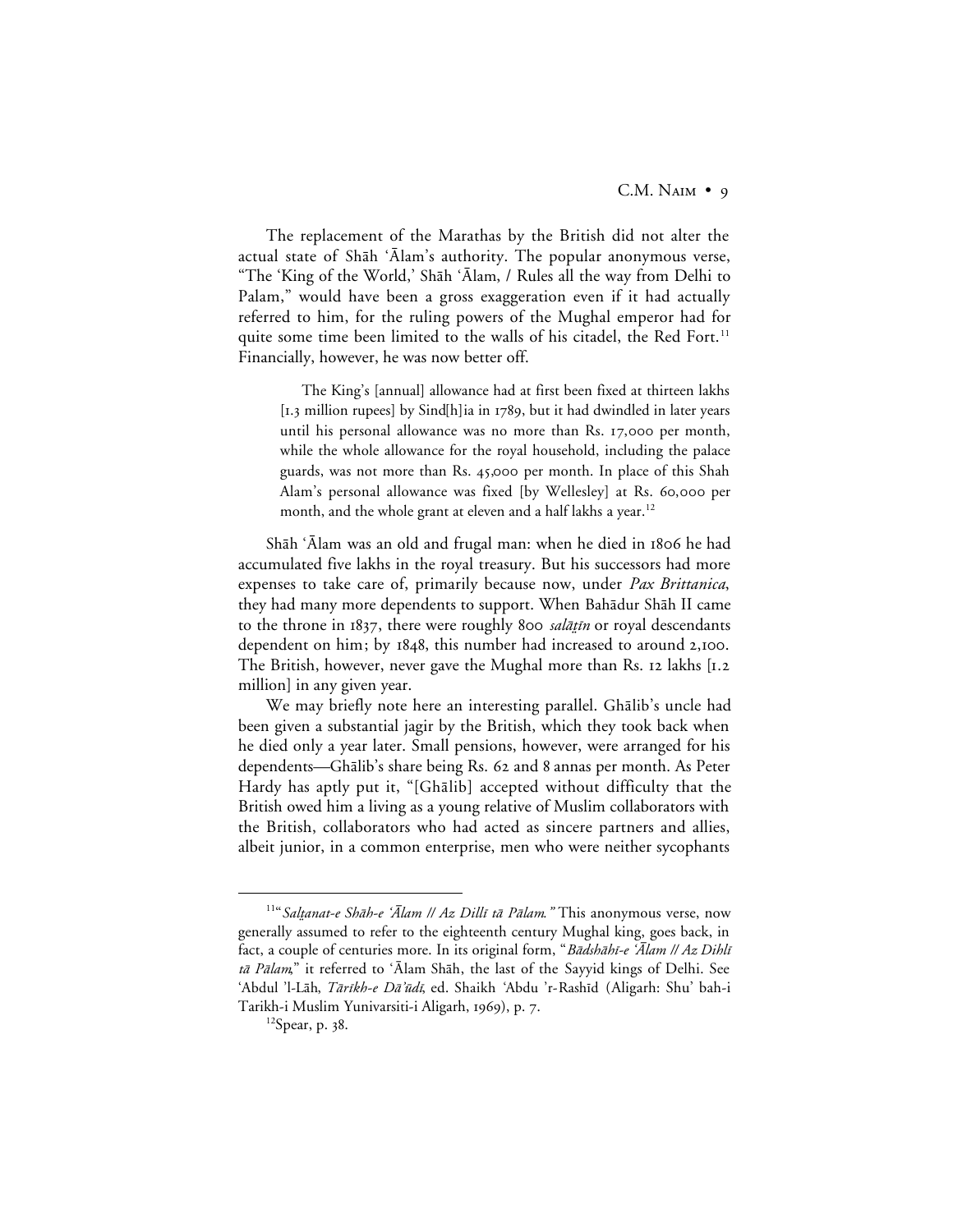nor time-servers."<sup>13</sup> Ghālib received that amount in full only until 1827; after 1827, thanks mainly to the antagonism of is own relatives, he had to struggle hard to get his due share. He went to Calcutta, petitioned the Governor General and the Queen, and would have carried his case to England if he had had the means.

Shāh 'Ālam's successor, Akbar Shāh II, also sought to obtain what he thought was his just due. In 1827 he petitioned the Directors of the East India Company and managed to get his allowance increased to Rs. 15 lakhs, but "the increase was never actually paid at all."<sup>14</sup> After Akbar Shāh's death in 1837, his son Bahādur Shāh II, who owed his accession to the throne entirely to the British invention of a false Mughal tradition of primogeniture—Akbar Shāh had preferred a younger son, and the Mughal throne had always been fought over and won through bloodshed—tried several times to negotiate an increase, but always in vain. Neither Ghālib nor the Mughal emperor was any match to the formidable intricacies of the British bureaucracy. The system of administration and authority that assured the two their security and regular income, also made it impossible for them to receive with grace what they believed was theirs by right as well as promise. It also placed the king and the commoner on an unprecedented equal footing.

As already mentioned, Ghālib grew up in Agra but had moved to Delhi by the time he was fifteen. He thus lived all his life knowing no temporal authority other than the British. He also watched Delhi gradually gain in prosperity and population, and saw the walled city and its unwalled sprawl become more secure, "[under] the judicial powers of the Resident, fortified by the contingents of the army in and near the city, [protecting it] from raids by the Gujars and Mewatis."<sup>15</sup> In 1821, the British restored the old city canal—originally built in the  $I_4$ th century by Firōz Tughlaq and repaired and enlarged by Shāhjahān in the  $17$ th—that had been in disrepair and clogged with sand since the 1750s. When water was directed into the channel that fed the canal in the Chandni Chowk, the people "greeted the flowing water with offerings of ghee and

<sup>&</sup>lt;sup>13</sup>Peter Hardy, "Ghalib and the British," in *Ghalib: The Poet and His Age*, ed. Ralph Russell (London: Allen & Unwin, 1972), pp. 56-7.

 $14$ Spear, p. 38.

 $^{15}$ Gupta, p. II.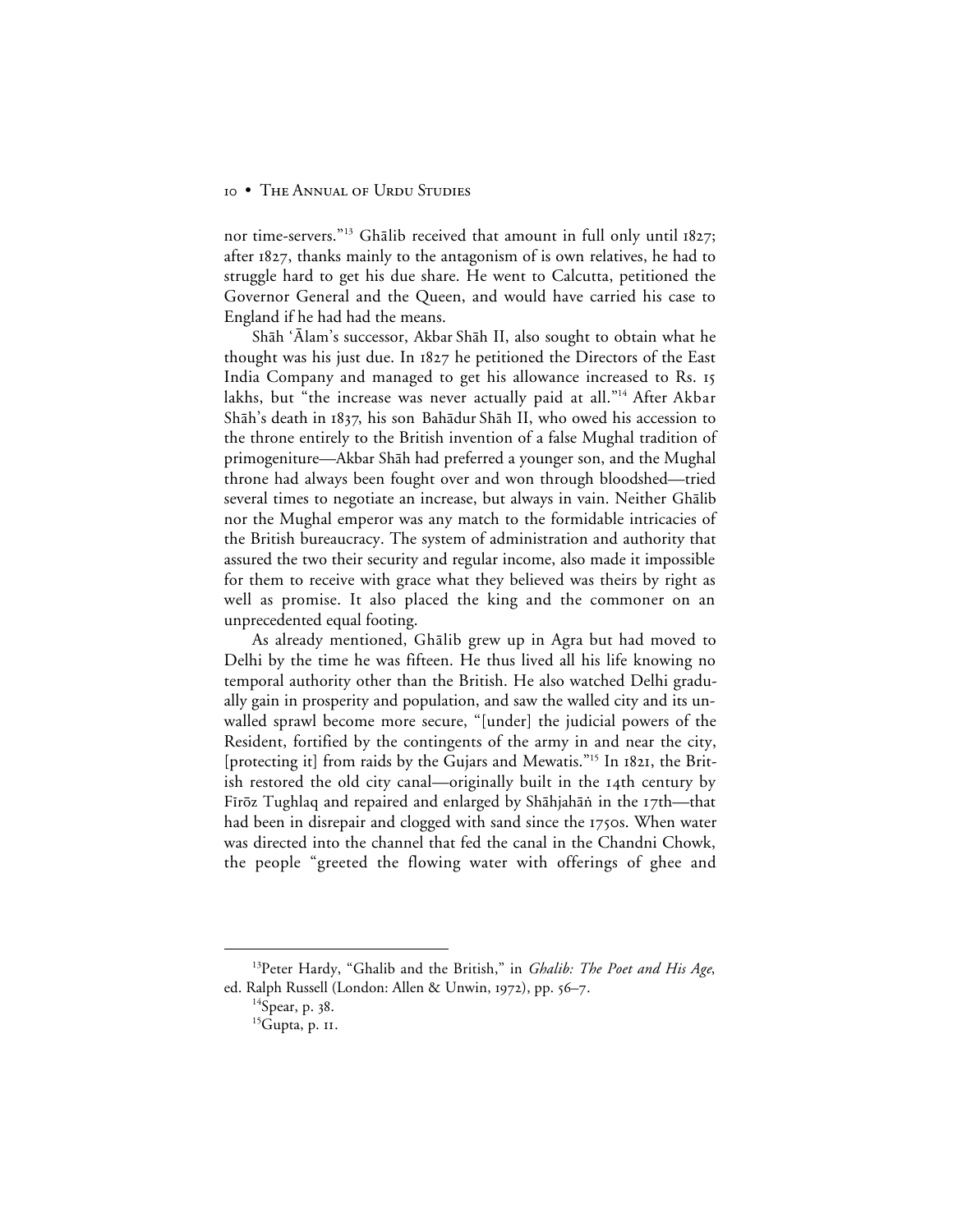$C.M. N$ AIM  $\bullet$  II

flowers."<sup>16</sup> Ghālib must have also seen the immediate environs of Delhi turn lush and green as old gardens were repaired and new ones planted.

More importantly, Ghālib witnessed something that had not taken place in Delhi for centuries: peaceful transfers of authority, not just in the Fort involving puppet kings, but also in the British administration that wielded enormous visible power. In 1829, Edward Colebrooke, Resident at Delhi, was first suspended then later dismissed from service on charges of corruption. It must have amazed the people of Delhi to see their virtual king removed without any breakdown of authority. In 1853, when the incumbent Lt. Governor passed away, Ghālib wrote to his friend, Munshī Nabī Bakhsh Haqīr, "The Lt. Governor died in Bareli. Let's see who is appointed in his place. Just see how [good] the administration of these people is. What tumult [inqilab] wouldn't have occurred if any similar high ranking person of Hindustan had passed away? But here no one shows even the slightest concern as to what happened and who died."<sup>17</sup> No wonder then that Ghālib, in the Persian poem that he wrote in 1855 for Syed Ahmad Khan's edition of Abul 'l-Fazl's  $\overline{A}$ 'in-e Akbari and that Syed Ahmad Khan did not include, not only praised such Western inventions as the telegraph and the steam engine, but also declared that the law of the realm  $[\bar{a}'\bar{m}]$  that existed in his own time had not been seen before, and that it had made all preceding  $\vec{a}'$ ins as useless as old almanacs! He closed the poem by resoundingly declaring: "It's not virtuous to nurture and cherish the dead" [murda parvardan mubārak kār nīst],<sup>18</sup> a sentiment also echoed in one of his best-known Persian couplets: "bā man miyāvīz ai pidar, farzand-e āzar-rā nigār // har kas ki shud şāhib-nazar dīn-e buzurgān khush na-kard" (Don't quarrel with me, Father; look at Azar's son Abraham. For he who gains a discerning eye doesn't favor his ancestors' faith).

Ghalib, of course, was a descendent of mercenary soldiers and belonged to the current urban aristocracy; he did not know how excessive taxes and rigid tenancy regulations introduced by the British had set in

<sup>&</sup>lt;sup>16</sup>Ibid., p. 19. Gupta adds, "But the farmers in Delhi Territory used up so much of it that the quantity flowing into the city decreased and the Canal finally dried up again [in the  $184$ os]."

<sup>&</sup>lt;sup>17</sup>Ghālib, Khutūt-e Ghālib, ed. Mālik Rām (Aligarh: Anjuman Taraqqī-e Urdū, 1962), p. 132.

<sup>18</sup>Text in Waris Kirmani, *Evaluation of Ghalib's Persian Poetry* (Aligarh: Dept. of Persian, Aligarh Muslim University, 1972), pp. 72–4.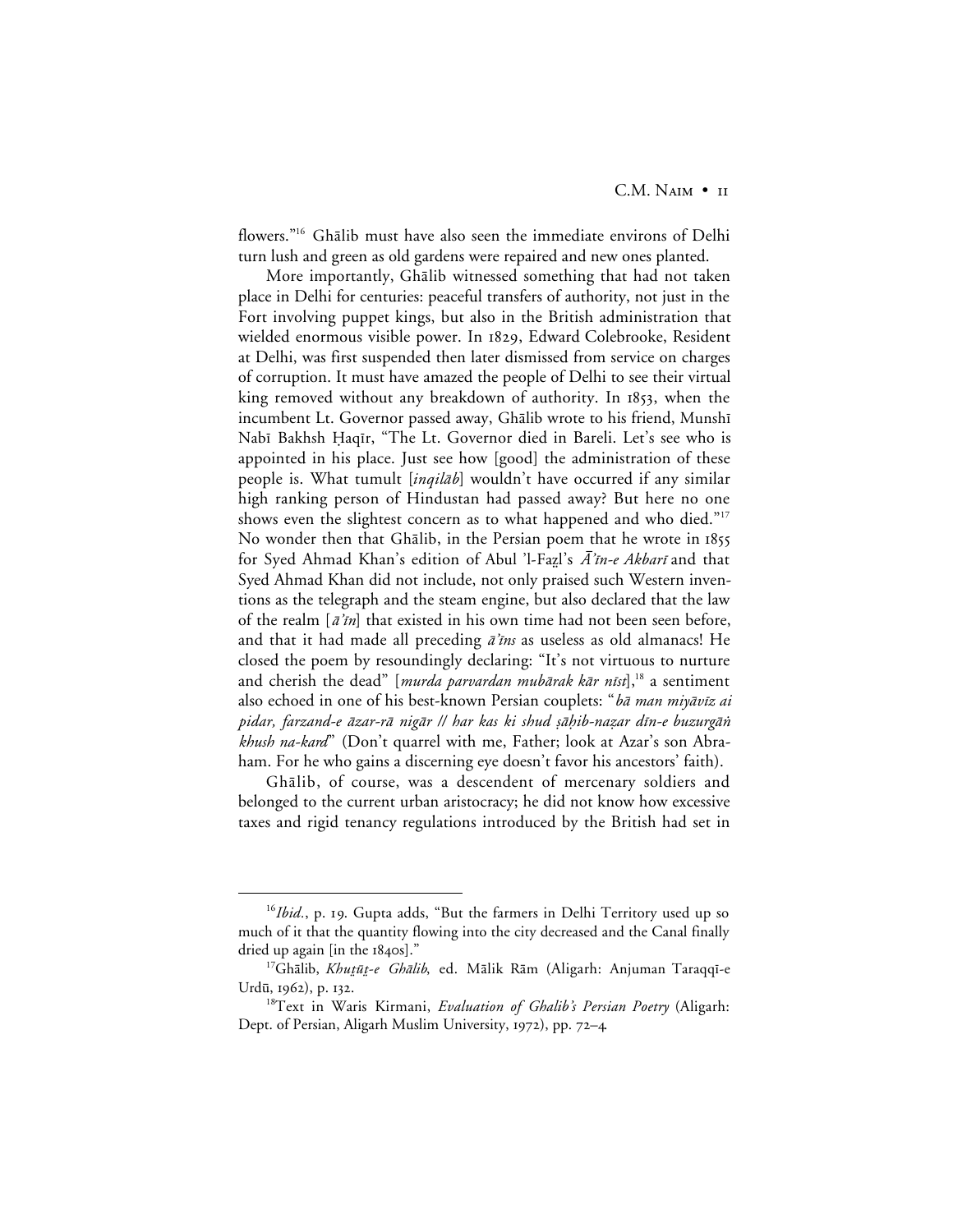process the ruination of the peasantry in Delhi territory.<sup>19</sup> Nor was he much aware of the fact that procedural equality between the Europeans and the Indians was limited to civil cases, and that the Europeans were considered superior to Indians under the criminal law.20

\*

Turning to the matter of the cultural and religious life of Delhi during the first half of the nineteenth century, we should note that the presence of the Emperor was felt in the city only on those occasions that involved some public pomp and display. The Emperor's elephants paraded through the city in festive processions, and ceremonial durbars were regularly held in the Red Fort. It is also true that the people of the pre-Revolt Delhi did not imitate the British in dress, food, and social behavior, and no doubt the etiquette of the royal court was emulated in all élite assemblies in the city, as it was in many similar gatherings all over India. But at no time was the Emperor in any sense an arbiter of the élite's taste and behavior. Similarly, the Emperor regularly took part in the two annual Eid gatherings in the Jama Masjid, and his name was mentioned in the Friday *khutbas* in Delhi as well as elsewhere. His symbolic position as the champion of the Sunni faith also remained important, to the extent that Bahādur Shāh II had to conceal his own Shī'ite leanings.<sup>21</sup> The Emperor also patronized Hindu festivals and religious processions. But that is all that we can claim concerning the Mughal Emperor's significance in the religious life of the people of Delhi.

There was, on the other hand, a major new development in the religious life of Delhi during the first half of the nineteenth century, and that was the establishment of a Christian presence within the walled city and an expansion of Christian missionary work. Though the skyline of Delhi was still dominated by the domes and minarets of the Jama Masjid, there was now another prominent enough building not too far from it,

 $19$ Spear, p.  $108$  ff.

<sup>&</sup>lt;sup>20</sup>Aziz Ahmad, *Islamic Modernism in India and Pakistan 1857–1964* (London: Oxford University Press, 1967), p. 16. Needless to say, Ghālib has no word of praise for the new law and order in the verses and comments on his own confinement for three months on charges of running a gambling den.

<sup>&</sup>lt;sup>21</sup>In fact, on one occasion, Bahādur Shāh sought Ghālib's help for exactly that purpose, and Ghālib, staunchly a Shī'a in his own beliefs, came to his patron's rescue.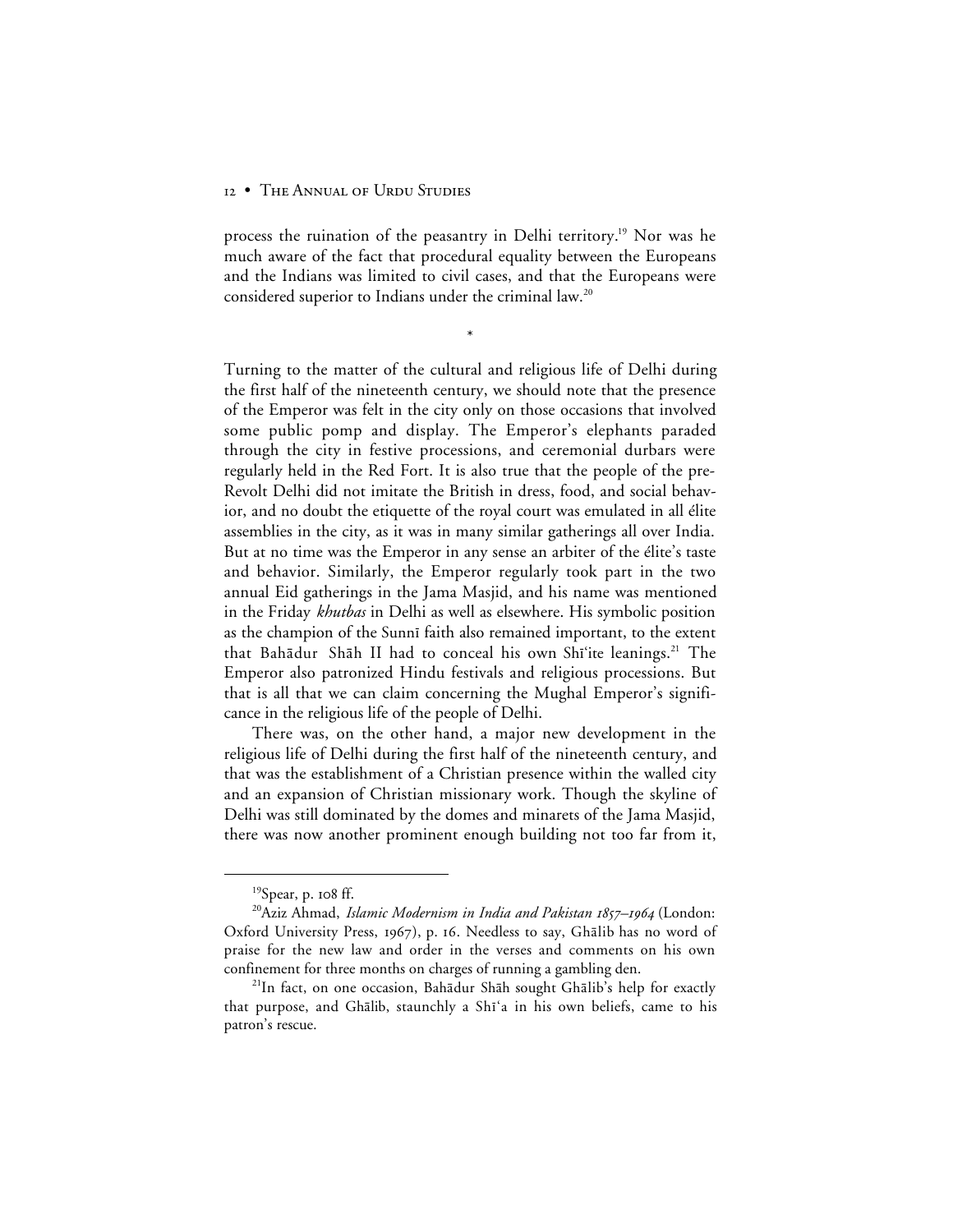namely St. James's Church, built inside the city by Col. James Skinner and consecrated in 1836. There were also instances of conversion, including at least three major cases, those of  $(i)$  Dr. Chimman Lal, who was in the British medical service and attended upon the Emperor too;  $(2)$ "Master" Ram Chandra, a mathematician, who was a highly respected and popular teacher at Delhi College; and (3) Maulavi Imaduddin, who came to be known as Pādrī Imaduddin and was later a most active Christian polemicist. According to Percival Spear, both Chimman Lal and Ram Chandra, who received baptism together in July 1852, "were first attracted to Christianity as something more than an intellectual creed by the services in St. James's Church."22 According to some scholars, at least Nażīr Ahmad, the well-known novelist and translator, if not also Żakā'u 'l-Lāh, the first modern Muslim historian, came close to converting to Christianity, the religion chosen by the two's beloved teacher "Master" Ram Chandra.<sup>23</sup> Though the full effects of the missions were felt much later when the whole of North India saw heated polemics and public debates between Christian clerics and Muslim ulama, it may be more than a mere speculation on the part of Professor Annemarie Schimmel that the first Urdu translations of the Qur'an by the two younger sons of Shāh Valīu 'l-Lāh could have been in response to the translation activities of the Christian missionaries.<sup>24</sup>

<sup>&</sup>lt;sup>22</sup>Spear, p. 144. Also, Şadīqu 'r-Rahmān Qidvā'ī, *Māstar Rām Čandra* (Delhi: Shu'ba-e Urdū, Delhi Univarsiti, 1961) p. 41, based on Ram Chandra's own statement in the preface to his magnum opus, *A Treatise on the Problems of Maxima and Minima* (London: W.H. Allen & Co., 1859).

<sup>&</sup>lt;sup>23</sup>Qidvā'ī, p. 49; C.F. Andrews, *Zaka Ullah of Dehli* (Lahore: Universal Books, 1976, reprint), p. 68. One should also note the presence of several very positive Christian missionary figures in a number of Nazīr Ahmad's novels. Ghālib, incidentally, is not reported to have had any dealings with Christian missionaries.

<sup>24</sup>Annemarie Schimmel, *Classical Urdu Literature From the Beginning to Iqbal* (Wiesbaden: Harrassowitz, 1975), p. 205. Shāh Rafīu 'd-Dīn's translation was completed in 1786, while the more popular translation by Shāh 'Abdu 'l-Qādir was finished in 1792. S.A.A. Rizvi, in Shah 'Abd Al-'Aziz: Puritanism, *Sectarian Polemics and Jihad* (Canberra: Ma'rifat Pub., 1982), disagrees with Schimmel, arguing that the translations were done earlier than any known spread of the missionaries' work and tracts in the Delhi territory (p. 104). Shāh Valiu 'l-Lāh's own Persian translation of the Qur'ān, perhaps the first in South Asia, was due to his own independent desire to have ordinary literate Muslims of his time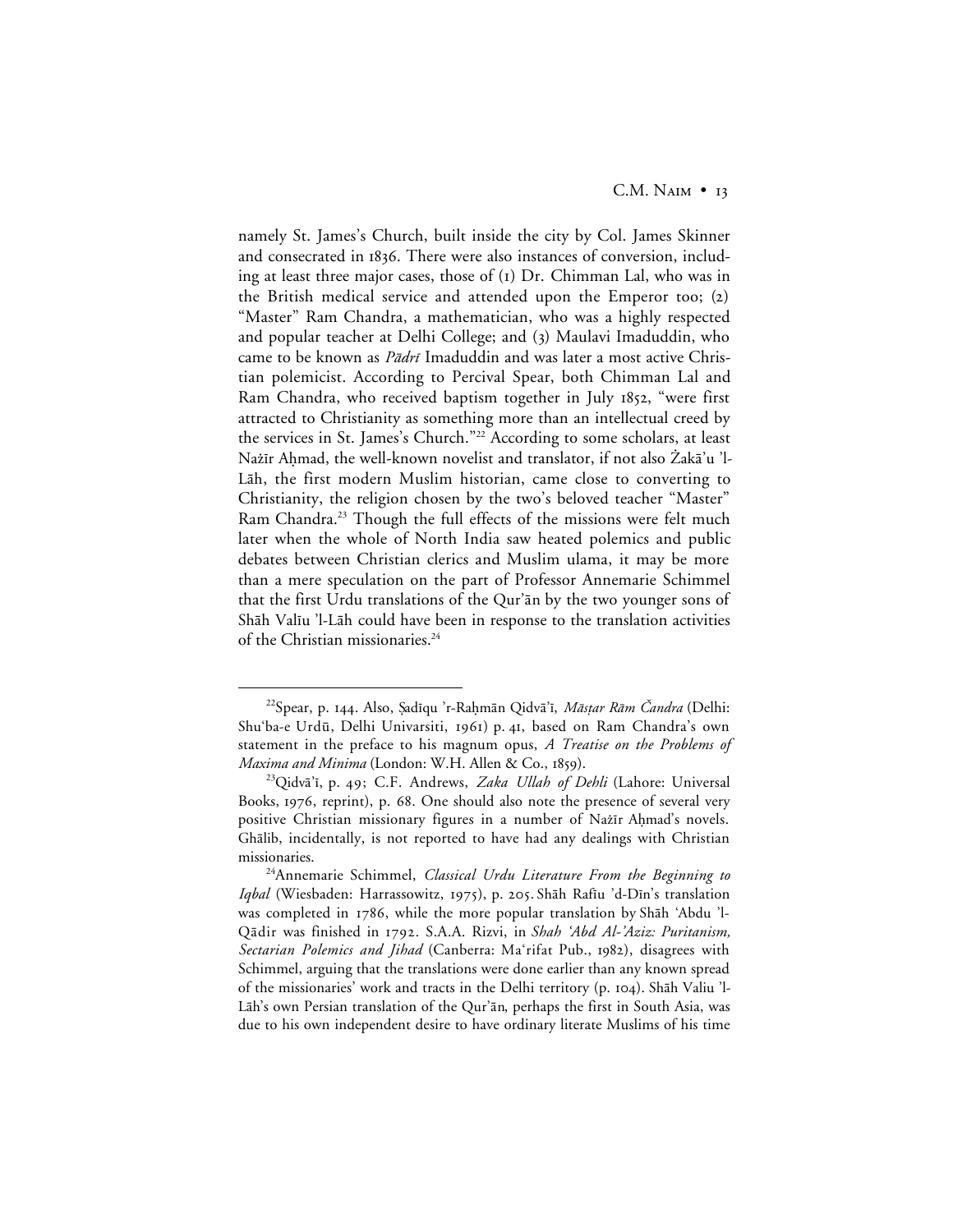While the people of pre-Revolt Delhi did not imitate the British table manners and social behavior, many of them were quite enthusiastic about Western sciences. The city did not lack in *madrasas* where traditional Islamic learning was available, but none gained the status and fame that accrued to the one which eventually came to be known as Delhi College. In 1825, the East India Company took over an existing *madrasa* which, in  $1824$ , had only nine students and just one teacher.<sup>25</sup> The new institution began with a staff of several Indian teachers and an English principal, but with a monthly budget of only Rs. 500. It received a major boost when, a couple of years later, the Prime Minister of the King of Avadh left it a bequest of Rs. 170,000. At first the College had classes only in "Oriental" languages but in 1828 an English section was also opened which, within three years, could boast of 300 students. What was most significant about this institution was that it taught Western sciences to *all* its students, and that too through the medium of Urdu. Complementing the College's work were the efforts of the Delhi Vernacular Translation Society which did an outstanding job of getting scholarly books translated into Urdu from Arabic, Persian and English for use at the College. Maulavi 'Abdu 'l-Haq, in his book on Delhi College, has given a list of some 128 books—original works as well as translations—that the Society published, including books on geometry, algebra, astronomy, physics, chemistry, calculus, geography, history and mechanics, translated by the teachers and former students of the College. By 1855, Delhi College had a total of 350 students; of these, 217 were in the English language section, while the three "Oriental" languages, Persian, Arabic and Sanskrit, had  $77, 33$  and 23 students, respectively.<sup>26</sup>

Some sense of that heady time for the then young of age can be had from two quotations from C. F. Andrews' chapter on "The New Learning" in his book on Żakā'u 'l-Lāh. He quotes from "Master" Ram Chandra's memoirs as follows:

 $\overline{a}$ 

directly engage with their scripture, and similar could have been the desire later of his sons too. The issue deserves further exploration.

<sup>&</sup>lt;sup>25</sup>'Abdu 'l-Ḥaq, *Marḥūm Dillī Kālij* (Delhi: Anjuman Taraqqī-e Urdū, Hind, ). All comments concerning Delhi College are based on the information provided by Maulavi 'Abdu 'l-ƒaq. One should remember that similar institutions were also started at Agra and Benares, though detailed information about them has not been put together yet.

 $^{26}$ By religion, 243 Hindus, 97 Muslims, and 10 Christians.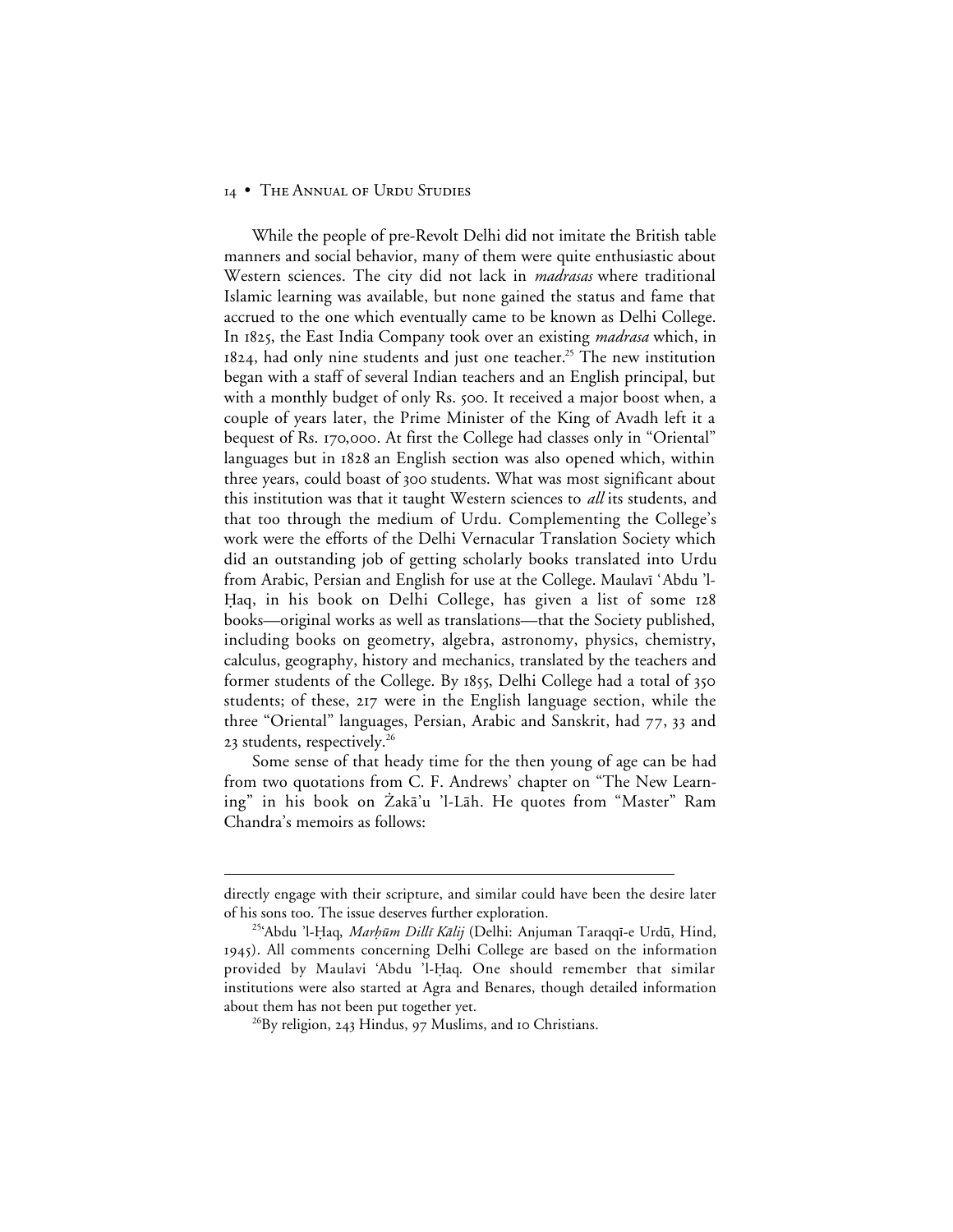### $C.M. N<sub>AIM</sub> •<sub>15</sub>$

The doctrines of ancient philosophy taught through the medium of Arabic were thus cast in the shade before the more reasonable and experimental theories of modern science. The old dogma, for instance, that the earth is the fixed centre of the Universe, was generally laughed at by the higher students of the Oriental, as well as by those of the English Department of the Delhi College. But the learned men, who lived in the city, did not like this innovation on their much-loved theories of the ancient Greek Philosophy, which had been cultivated among them for many centuries past. $27$ 

Later, Andrews recalls what Żakā'u 'l-Lāh had told him. "Munshi Zaka Ullah, in his old age, used to tell me with kindling eyes, how eagerly these scientific lectures were followed, and how, after each lecture, the notes used to be studied, over and over again, and copied out by many hands."28

According to Şadīqu 'r-Raḥmān Qidvā'ī, the college used to advertise public talks or demonstrations related to physical sciences in the city.<sup>29</sup> It is quite possible that Ghālib, who had an inquisitive mind and remained curious all his life, heard details of these events from his friends if he did not actually attend any of them. He knew the Principal of the College fairly well. He also knew "Master" Ram Chandra, and considered him a dear friend; the latter, on his part, brought Ghālib much comfort in those terrible months after the British recaptured Delhi when Ghālib's non-Muslim friends alone could visit him. Much later, when the Commissioner of Delhi organized a scholarly association named the Delhi Society in 1865, Ghālib, despite his old age, responded to the Society's invitation and attended its second meeting on II August 1865. He sat through two papers, one on the Mahajani system in India by the Society's vice-president, Lala Sahib Singh, and the second on the benefits of studying history by Munshi Jivan Lal. He then himself read a short note—seated in his chair for he could not stand for long—on the destruction of the city and the hard times that followed.<sup>30</sup>

 $27$ As quoted in Andrews, pp. 39-40.

 $28$ Andrews, p. 42.

<sup>&</sup>lt;sup>29</sup>Qidvā'ī, p. 18.

<sup>&</sup>lt;sup>30</sup>'Abdu 's-Sattār Şiddīqī, "Dihlī Sōsā'iṭī aur Mirzā Ghālib," in Aligarh *Magazine, Ghālib Number* (Urdu), 24:2 (1948–49), pp. 57–60.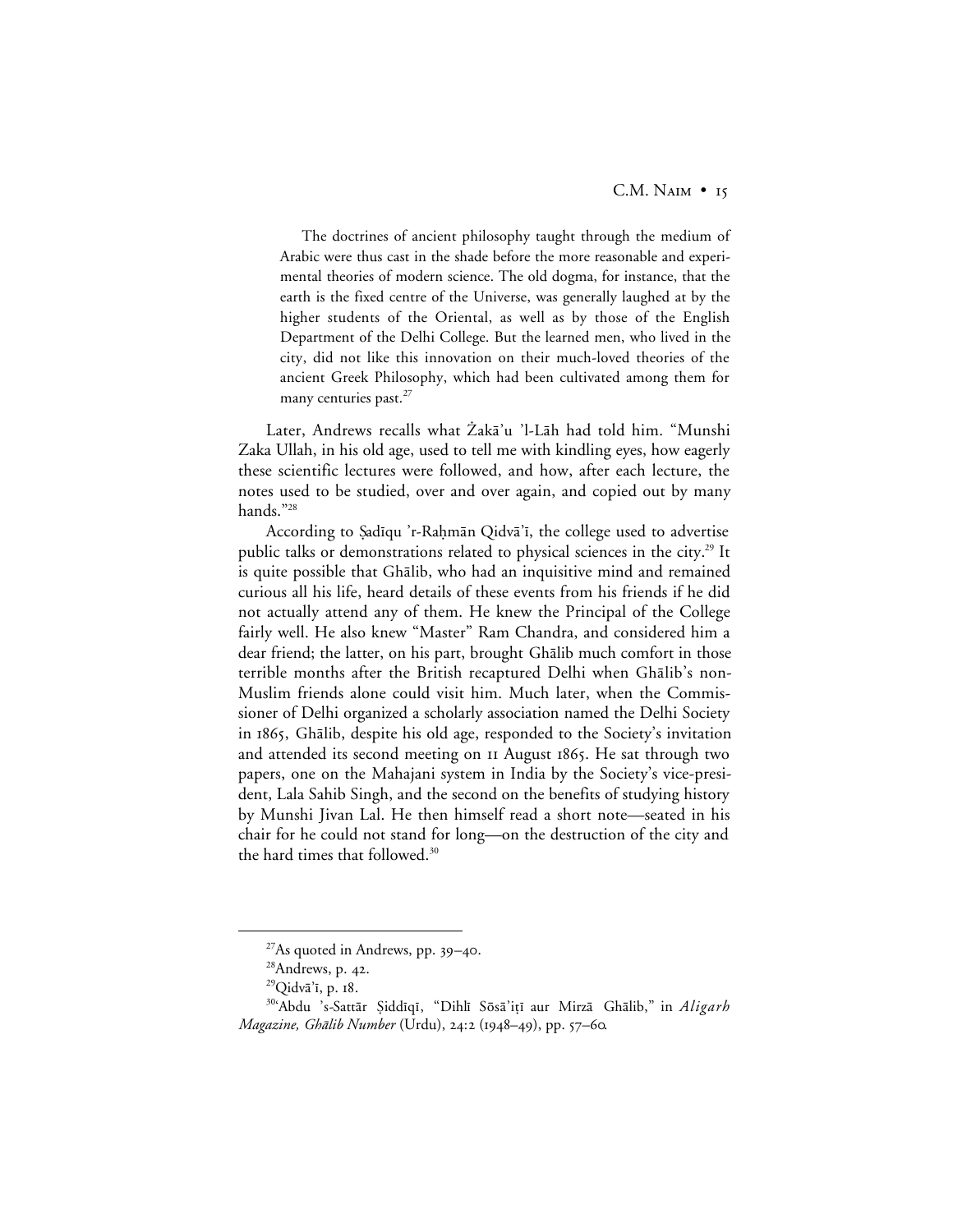Two major Muslim scholars of the time, Maulavi Mamlūk 'Alī and Maulavī Imām Bakhsh Şahbā'ī, taught at the College, while Muftī Şadru 'd-Din  $\bar{A}$ zurda, another prominent Muslim scholar, was one of its Honorary Examiners. All three were close friends of Ghalib. As for any lasting influence of the College, we need only recall that among its alumni were such future luminaries as Nažīr Aḥmad, the novelist, Żakūl 'l-Lāh, the historian, and Muḥammad Husain Azād, the literary critic, essayist and one of the founders of the "New Poetry" movement in Urdu. The great seminal figure, Syed Ahmad Khan, was too senior to have been a student at the College, but when he was the Munsif in Delhi  $(1846-1855)$  he informally studied with Maulavµ Maml∑k 'Alµ and was quite familiar with the work of the College and the Translation Society, as is evident in his own efforts later to produce scientific literature in Urdu on similar lines. It will be no exaggeration to say that what C. F. Andrews tentatively referred to as "the Delhi Renaissance" was much more due to the Delhi College than to any other institution.<sup>31</sup> Except, of course, the printing press and Urdu newspapers.

One wonders what could have been the state of general literacy and education in South Asia today if either Akbar or Jahāngīr had ordered a few printing presses from Europe and had them set up in Agra and Delhi, if only for their own and their nobles' use. The two emperors were shown printed books and engraved pictures by their European visitors—as were the nobles—but strangely enough neither the emperors nor the nobles showed any interest in the revolutionary new process of producing books. One reason may have been the lack of a "Protestant" spirit in Indian Islam at that time. That spirit or something like it, in my tentative opinion, appeared in Delhi only in the early decades of the nineteenth century. I find it significant that when Shah 'Abdu 'l-Qadir and Shah Rafi'u 'd-Din published their translations of the Qur'an they felt no obligation to add commentaries; they apparently considered their literate coreligionists—men and women—capable of making sense of their common faith by accessing its scripture through Urdu, a language considered too commonplace and unworthy for such purposes only a few years earlier. We get some sense of the reach and influence of these translations in Syed Ahmad Khan's note on Shah 'Abdu 'l-'Aziz where he decries a habit among the people of his own time  $[i.e., the 184\text{os}]$ :

<sup>&</sup>lt;sup>31</sup>Andrews, p. 40.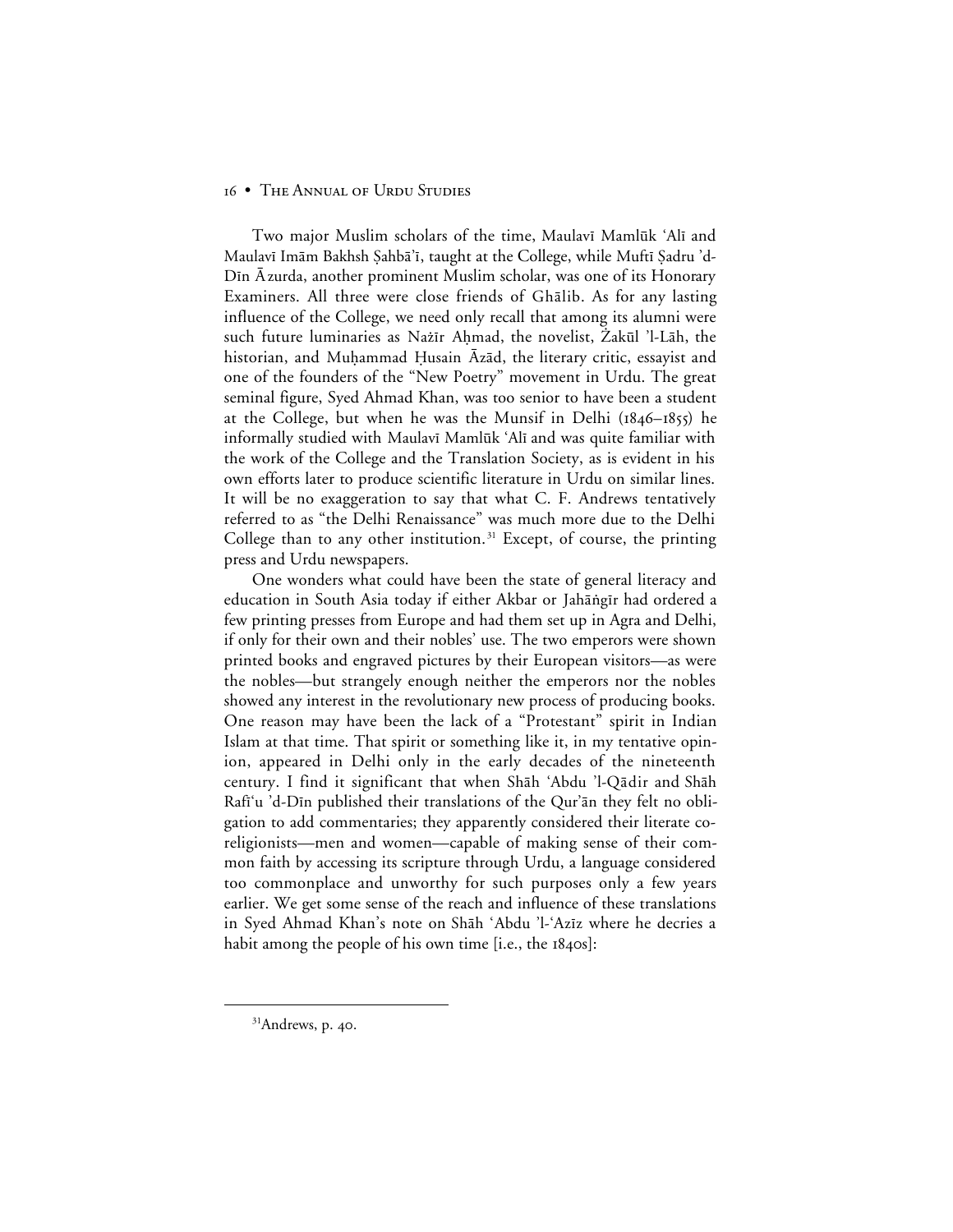#### $C.M. N<sub>AIM</sub> •<sub>17</sub>$

[At present] every commoner [' $\vec{a}$ mi] believes himself to be scholar ['alim] and every ignoramus regards himself as a learned man. Merely on the basis of having read a few chapbooks on religious issues and a translation of the Qur'ān, and that too in Urdu, with some ordinary teacher [ustād] or just through his own effort, he considers himself a jurist and an exegete and dares to preach and opine on issues. This bane of our time that has spread like a plague over all Hindustān, but in particular in Shāhjahānābād … was not present during [Shāh 'Abdu 'l-'Azīz's] time.<sup>32</sup>

That spirit of inquiry and that confidence in affirming one's faith even in the face of opposing traditions, I believe, became only stronger after the Revolt, when lay Muslims like Syed Ahmad Khan and Nażīr Ahmad, felt no hesitancy in translating and commenting on the Qur'ān in Urdu in the light of their own understanding and experience, and when Mirzā Ghulām Aḥmad of Qadiyan began to publish his own visionary/ sectarian writings within the rubric of Islam.

The first printing press in India was set up in 1550 by the Portuguese, and the earliest printed book now extant in any Indian language is said to be a copy of the second edition of a "Malabar Tamul" prayer book published in 1559.<sup>33</sup> As for Persian and Urdu, we must wait till the beginning of the nineteenth century, when books in these languages were published in Calcutta under the auspices of the College of Fort William. It was also in Calcutta that the first Urdu and Persian newspaper appeared in the s. But the true spread of the Urdu press occurred only after the newly discovered technology of litho printing reached India. It was much less expensive, and, more significantly, it could also immediately use the professional calligraphers already available everywhere, thus retaining the aesthetic quality of manuscripts. By 1840, there were Urdu presses and newspapers all over North India, often more than one in major cities. The first important Urdu newspaper in Delhi was a weekly, *Dihlī Akhbār*, later Dihlī Urdū Akhbār, which was started in 1837; its first editor was Maulavī Muhammad Akbar, the father of Maulavī Muḥammad Bāqir and the

<sup>&</sup>lt;sup>32</sup>Syed Ahmad Khan, *Āṣāru 'ṣ-Ṣanādīd*, ed. Khalīq Anjum (New Delhi: Urdū Akadmī, 1990), vol. II, p. 56.

<sup>&</sup>lt;sup>33</sup>Nādir 'Alī Khān, *Hindustānī Pres 1556 tā 1900* (Lucknow: Uttar Pradesh Urdū Akadmī, 1990), p. 16.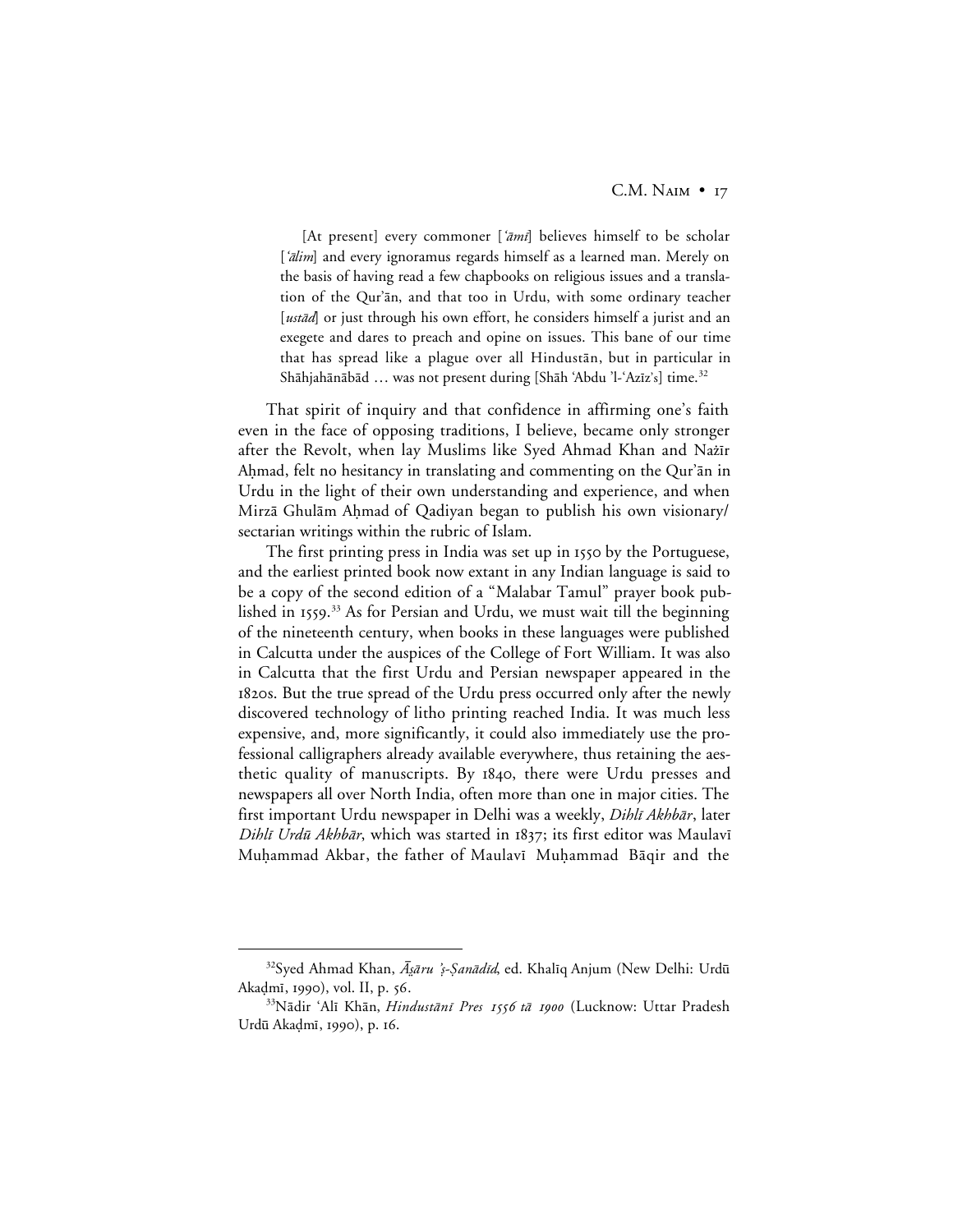grandfather of Muḥammad Ḥusain Āzād.<sup>34</sup> The next important Urdu press and weekly—Saiyadu 'l-Akhbār—were started in 1841 by Syed Ahmad Khan's brother, Syed Muhammad Khan, who published the first editions of Ghālib's Urdu Dīvān and Syed Ahmad Khan's Aşāru 's-Sanādīd. Between 1837 and 1857, there were at least five weeklies, two bimonthlies, and one monthly in Urdu that were published from Delhi for varying lengths of time, including two important journals published by "Master" Ram Chandra whose role in the spread of modern learning among the élite of Delhi, both Muslim and Hindu, is yet to be fully understood.<sup>35</sup> There were of course many other newspapers that came into Delhi from other cities and were quoted by local journals.

What is important for us to note is that  $(i)$  several of the people involved in these endeavors also had ties with the Delhi College; (2) that these newspapers regularly carried not only news but also informative articles on a wide range of subjects; and  $(3)$  that the period between  $1835$ and  $1857$  was also the time when the press in British India was relatively most free of governmental control or censorship. Ghalib himself was an avid reader of newspapers; he was also a natural pamphleteer, as became evident in the controversy that raged around *Burhān-e Qāṭi'*. Ghālib enjoyed and exploited the benefits of printing as no Urdu poet before him could have conceived of. It may be fair to believe that he, thereby, rapidly reached an audience markedly different in number and kind from what would have been the case otherwise.

It is important to underscore the fact that neither the aged Emperor nor any member of his household was in any way involved with either the Delhi College or the various presses and newspapers in the city. No doubt, the Fort had its own Persian weekly, but it was merely a chronicle of the King's daily activities. Bahādur Shāh II did not patronize any scholarly work. Even the unfinished history of the Mughal dynasty that he asked Ghālib to compose in 1850—for which Ghālib received three sonorous titles and a monthly stipend of Rs. 50—was no more than an exercise in Persian composition. The contrast becomes the more acute when we note that, around the same time and in the same city of Delhi, Henry Eliot could prepare the many volumes of his contentious *History of India*

<sup>&</sup>lt;sup>34</sup>Nādir 'Alī Khān, Urdū Şahāfat kī Tārīkh (Aligarh: Ejūkēshnal Buk Hā'ūs,  $1987$ ), pp. 75, 83. My comments on the Urdu press are based on the above two excellent books by Nādir 'Alī Khān.

<sup>&</sup>lt;sup>35</sup>Qidvā'ī, pp. 148–67.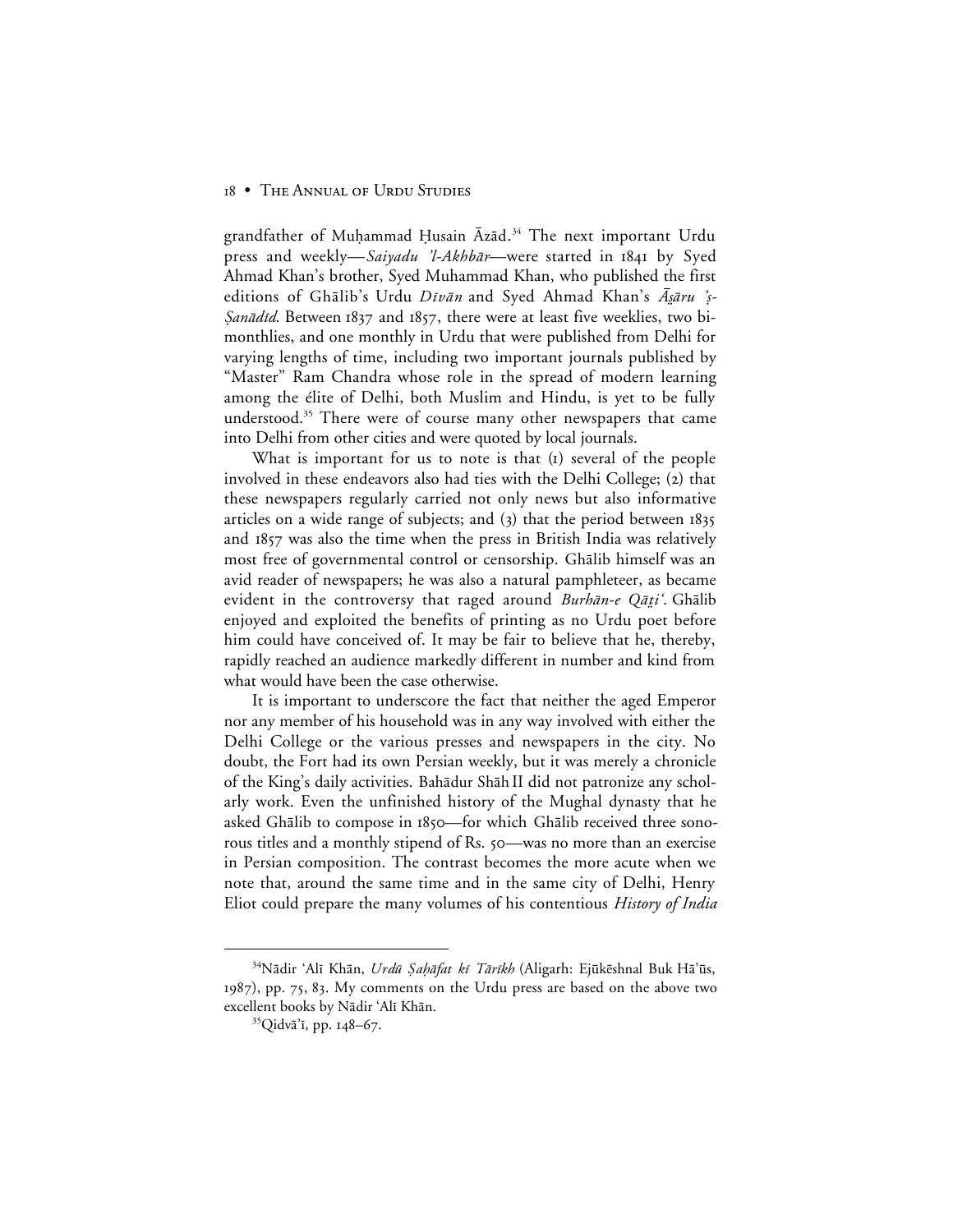*as Told by its Historians* by exploiting the personal library of Navāb Ziyāu 'd-Dīn Khān, an intimate friend of Ghālib's, and that the Vernacular Translation Society published Urdu translations of histories of England, Rome, Greece and Iran, even a world history.<sup>36</sup>

In presenting these details, my purpose has been to underscore the reality that Ghālib's Delhi (i.e., the Delhi that Hālī mourned) was not the Delhi of Akbar and Shāhjahāṅ—in fact it was not even the Delhi of Muhammad Shāh and Shāh 'Ālam. There was more prosperity and security in Delhi itself by the 1830s than the city had experienced at any time in the preceding one hundred years. More importantly, there were also many new ideas and institutions and several new technologies, whose impact was gradually being felt by an increasing number of people, particularly in urban centers such as Delhi. Ghālib, unlike any other writer of his generation, shows an awareness of these developments in his writings. This is not to suggest that Ghalib was a product of his times, or that his poetry was inspired by the ideas taught at Delhi College. To dispel any such misconception we need only to recall that Ghalib had completed most of his Urdu Dīvān by 1816, when he was only nineteen years old! In fact, between 1820 and 1850, Ghālib turned his back on Urdu and the Urdu poets of Delhi and wrote almost exclusively in Persian. His Persian and Urdu ghazals, however, share a common questioning mind boldly engaging itself with the imponderables of human existence.

To sum up, while making any attempt to obtain a sense of what Ghālib's Delhi was like, we should at least bear the following in mind.

() Delhi indeed enjoyed in the pre-Revolt decades what later came to be called the "English Peace," and it rapidly became a vigorous, urban, consumer society, attracting to itself money and people once again. What that *Pax Brittanica* did to the rural society and to various indigenous industries is another matter. These things, however, did not concern Ghālib—his worries were limited to his pension and his friends—and his peers.

(2) The people in the Red Fort, including the Emperor, had scarce resources and also limited interests. One finds little evidence of any creative energy in them. No doubt, the pathetic end of Bahādur Shāh II

<sup>36</sup>The surprising ease with which Hali refers to Greek and Hindu philosophers and legends in his various essays could have come only from his familiarity with the publications of the College. The same may be said for his interest in political economy.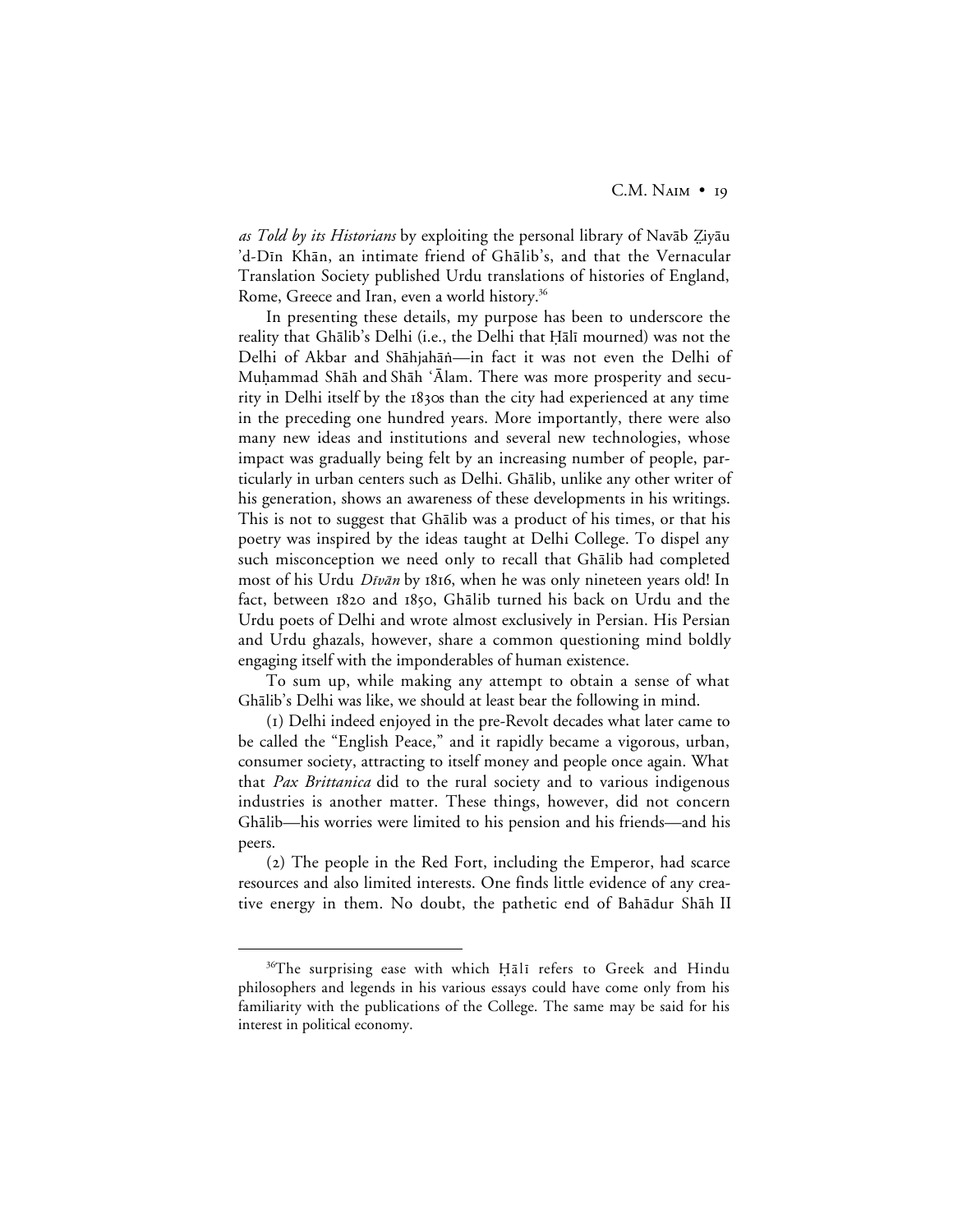arouses our sympathy, which we then extend to the Fort and what it stands for now in general estimate. But we can do better by noting what Maulavī Żakāu 'l-Lāh told C. F. Andrews on that subject:

I knew Old Delhi. I also knew well the Royal Palace; for I went there as a boy. I know what happened there better, perhaps, than anyone who is alive today. For almost everyone is now dead who could remember it, as I could, by personal experience of what it meant. All I can say about it is this, that the present with all its glaring faults is better than that which I knew when I was a boy. People speak of the "good old times"; but those times, as a whole, were not good, when they are compared with the days in which we are now living. They were full of corruption and decay.<sup>37</sup>

(3) It is indeed amazing to find in Delhi in the first half of the nineteenth century such an array of distinguished people: Shāh 'Abdu 'l-'Azīz, Shāh 'Abdu 'l-Qādir, Maulavī Mamlūk Ali, 'Allāma Fazl-e Ḥaq Khairābādī, Asadu 'l-Lāh Khān Ghālib, Mōmin Khān Mōmin, Muḥammad Ibrāhīm Żauq, Maulavī Imām Bakhsh Şahbā'ī, Muftī Şadru 'd-Dīn Āzurda, Navāb Mustafā Khān Shēfta, "Master" Ram Chandra, and Syed Ahmad Khan. It was the new sense of security which made that gathering possible; otherwise, as had happened in the second half of the preceding century, some of them might not have come to Delhi, while some others would have emigrated from there. Of the above, Şahba'i, Mamlūk Ali and Ram Chandra taught at the Delhi College; Azurda and Fazl-e Haq served in the British administration, as did Fazl-e Haq's father and Syed Ahmad Khan; Mōmin, like Ghālib, received a pension from the British, while Shēfta owed his estate entirely to the new rulers. Only Zauq and the two religious teachers, Shāh 'Abdu 'l-'Azīz and Shāh 'Abdu 'l-Qādir, did not receive any sustained patronage from the British. We may however note that Shāh 'Abdu 'l-'Azīz, by petitioning the British, did manage to get back in 1807 a large land grant that he had unfairly lost, twenty years earlier, to a widow of the Emperor Muḥammad Shāh.<sup>38</sup>

<sup>&</sup>lt;sup>37</sup>Andrews, p. 19. Also supported by scattered reports in different newspapers of that time.

<sup>38</sup>S.A.A. Rizvi, "Shah Abdul Aziz's Madad-i Ma'ash in Delhi, and the British," in *Islamic Society and Culture*, ed. M. Israel & N.K. Wagle (New Delhi: Manohar, 1983), pp. 135–47. In Asāru 's-Şanādīd, first edition, Syed Ahmad Khan listed a few other notable persons who were in the British service, namely Hakim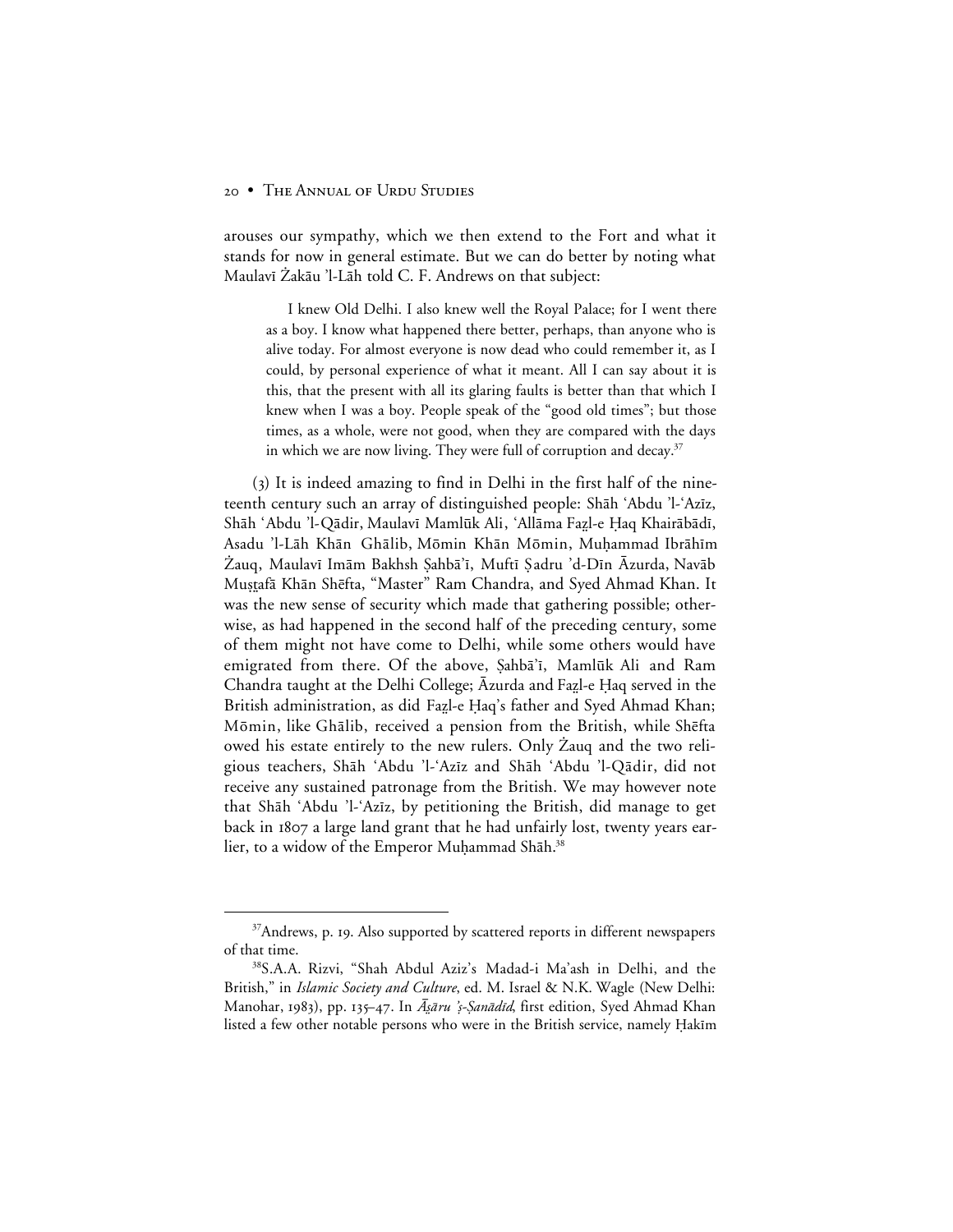## $C.M. N<sub>AIM</sub> • 2I$

 $(4)$  We should also be clear in our minds about the so-called "Delhi Renaissance," which is now generally believed to have come to a sad end in 1857. If it refers merely to the simultaneous presence in Delhi of the above-named luminaries, we must note that, by the middle of the nineteenth century, they were already fast disappearing due to natural causes. If, on the other hand, our concern is with ideas and scholarship, we may wish to make some further distinctions:

(a) So far as traditional Islamic learning is concerned, none of the above made any original contribution, though the legal opinions of Shāh 'Abdu 'l-'Azīz concerning English education and employment with the British and the Urdu translations of the Qur'ān by his brothers can be said to have had significant impact on educated Muslims. A far more significant revival and enhancement of the traditional branches of Islamic learning had already taken place earlier—in the eighteenth century—at the hands of Shāh Valīu 'l-Lāh in Delhi and Mullā Nizāmu 'd-Dīn Sihālvī in Lucknow.

(b) In the area of Urdu literature, Ghalib, of course, towered above all his contemporaries, but he continued to be productive after the Revolt, particularly in the form of Urdu letters to his numerous admirers. The publication of these letters in 1868 no doubt played some role in the development of modern Urdu prose. Żauq and Mōmin died before 1857. They were competent poets but not of the same rank as Ghālib—they get mentioned now because they were Ghalib's peers. Likewise Azurda, Şahbā'ī and Shēfta are remembered today merely because they were Ghālib's friends. The second seminal figure, besides Ghālib, is Syed Ahmad Khan, but his greatest achievements come after 1857. We should also bear in mind that, between 1800 and 1850, notable contributions to Urdu literature were also made elsewhere, e.g., in Lucknow by the great *marsiya* writers, and in Calcutta by the munshis working under the direction of John Gilchrist at the College of Fort William.

(c) In the domain of scientific thought and education, we see that Delhi College played the crucial role. The College and the Vernacular Translation Society produced an impressive number of scholarly books in Urdu, and thus made available both the "Oriental" and the Western learned traditions to a large audience. As mentioned earlier, at the College even the students specializing in Arabic and Sanskrit were required to

 $\overline{a}$ 

Ghulām Najaf Khān, Maulavī Rashīdu 'd-Dīn Khān, Maulavī Muḥammad Jān, and Mīr Niẓāmu 'd-Dīn Mamnūn.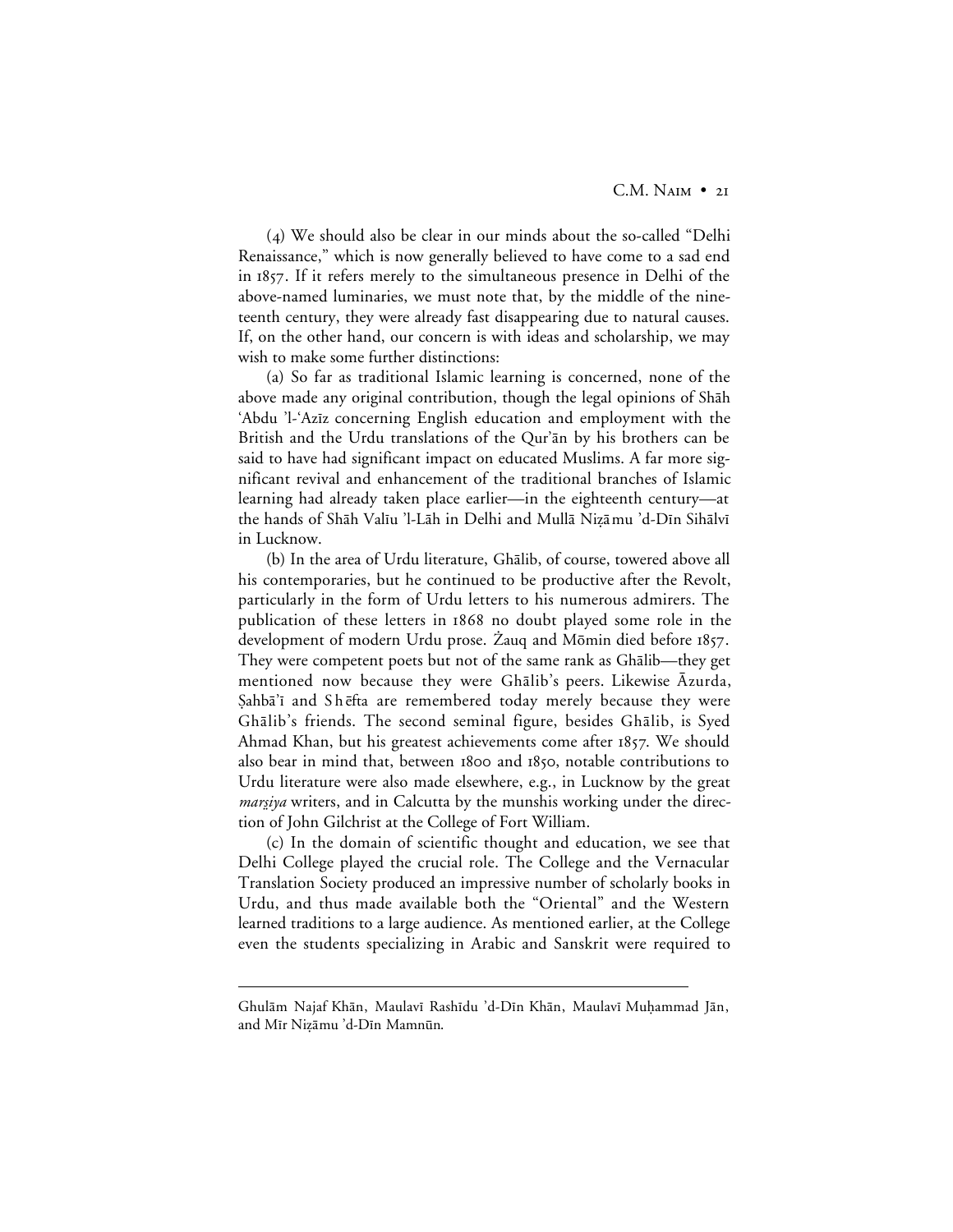study mathematics, physics, chemistry, geography, and history. They learned new ways to think. Delhi College was too modest a place to produce research scientists—though "Master" Ram Chandra, who first studied and later taught there, was perhaps the first modern mathematician of India—but it contributed immensely to the development of a new intellectual discourse among the people of Delhi. To return to the popular metaphor of a "garden," it may be rightly asserted that Delhi College—as also the colleges at Agra and Benares—did the work of planting and seeding, and that the plants that came up were *not* knocked down by the hot wind of the Revolt, though the College itself was, first through the wanton destruction by Indian soldiers and local hooligans, and then by the deliberate neglect of some British officers and the increasing importance of Lahore as an educational center. Those plants, so far as the Muslims and Urdu are concerned, in fact grew into giant trees and bore much fruit in the second half of the nineteenth century, in the writings of Nażīr Aḥmad, Żakāu 'l-Lāh, Muḥammad Ḥusain Azād, and Piyārē Lāl Āshōb. Though not alumni themselves, both Syed Ahmad Khan and Altāf Husain Hālī were familiar with the work done at the College, and can confidently be said to have been influenced by it. In other words, the "Renaissance" initiated by the College did not end with it, it gathered greater strength with time, and its arena expanded to include all of North India.

But there also happened certain qualitative shifts soon after the Revolt which deserve to be noticed.

First, the "Renaissance" was no longer definable exclusively in terms of a language, Urdu, or a place, Delhi. It rapidly took on a communal—i.e., Muslim—identity, as its surviving luminaries and new stalwarts devoted themselves to the cause of the two major Muslim groups which had directly been effected by the aftermath of the Revolt. Recalling an older phrase, the two may be best identified as the "men of sword" [sāhibān-e saif] and the "men of pen," [sāhibān-e qalam], who together formed the majority of those who as a whole were called the *shurafa*'. The first group suffered rapid decline with the expansion of the aforementioned *Pax Brittanica*, while the second group lost ground slowly and due to many factors: the rise in the use of English, and later of regional languages, in administrative work; the linking of jobs with educational qualifications as against the earlier importance of family and heritage; the relatively more rapid educational progress of the numerically larger similar Hindu groups; and the earlier such advance made by Bengali Hindus who now began to be present all over North India in various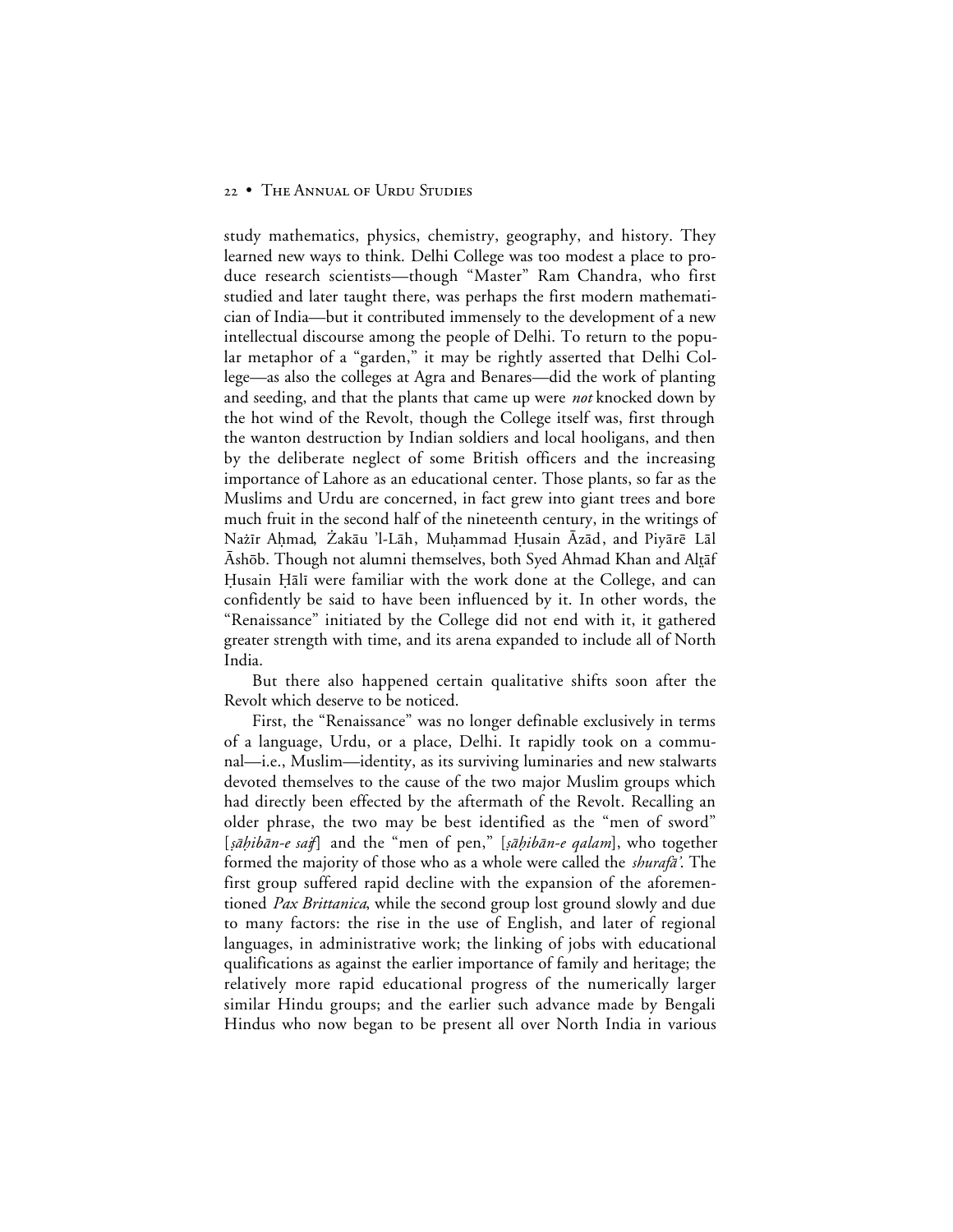professional and administrative roles. The new élite Muslim identity soon became the old reform movement's dominant defining feature, and as such became enmeshed in time with issues of political power and nationhood. I may add that, since its umbilical tie with Urdu was not cut, other languages spoken by millions of Muslims in India, such as Bengali, Sindhi and Punjabi, were marginalized in the overwhelming perspective adopted by Muslim leaders seeking social and political resurgence.

Secondly, the earlier urge for scientific learning in its own right was replaced after the Revolt with a greater concern for the economic uplift of the "salariate" classes among the Muslims, as is evident in the writings identified with the so-called Aligarh Movement. As a result, Urdu too eventually got marginalized in favor of English—the Muhammadan Anglo-Oriental College of Syed Ahmad Khan did not make Urdu its medium of instruction, as had been the case at the Delhi College. The pursuit of scientific knowledge through the medium of Urdu was taken up again only in the second decade of the next century and only at the Osmania University at Hyderabad.

To conclude, it may perhaps be more accurate to say that experientially there had really been two Delhis for Ghalib, one of the time before May  $1857$  and the other of after October  $1857$ , the two separated by the traumatic days of the Revolt and its brutal aftermath. Hālī, a person of humbler means and rank than Ghālib and living in Panipat, never fully experienced the former, and later made sense of what little he had seen in terms of the feelings evoked in him by the early days of the latter. That "first" Delhi of Ghālib's experience was not the final gasp of a "candle" which briefly lit up its surroundings, allegedly with its original Mughal brilliance. The "candle" was neither of Mughal make, nor did it die out with the Mutiny; it was something new, a product of Indo-British collaboration, and though it sputtered greatly in 1857, it continued to burn and give light. Nor was it a "garden" that had already seen its spring and was then fully destroyed during the Revolt. If anything, it was "a garden yet to be fully created," and Ghalib was its "nightingale," singing away, "warmed by the ecstasy of Imagination."<sup>39</sup> The Delhi of the first half of the nineteenth century was an exciting and wonderful place for those who experienced it, particularly the intelligentsia, because it contained some-

<sup>&</sup>lt;sup>39</sup>Ghālib's Urdu verse: hūn garmī-e nashāṭ-e taṣavvur sē naghma-sanj // main 'andalib-e gulshan-e nā-āfrīda hūn (I sing away, warmed by the ecstasy of Imagination; I'm the nightingale of a garden not yet created).